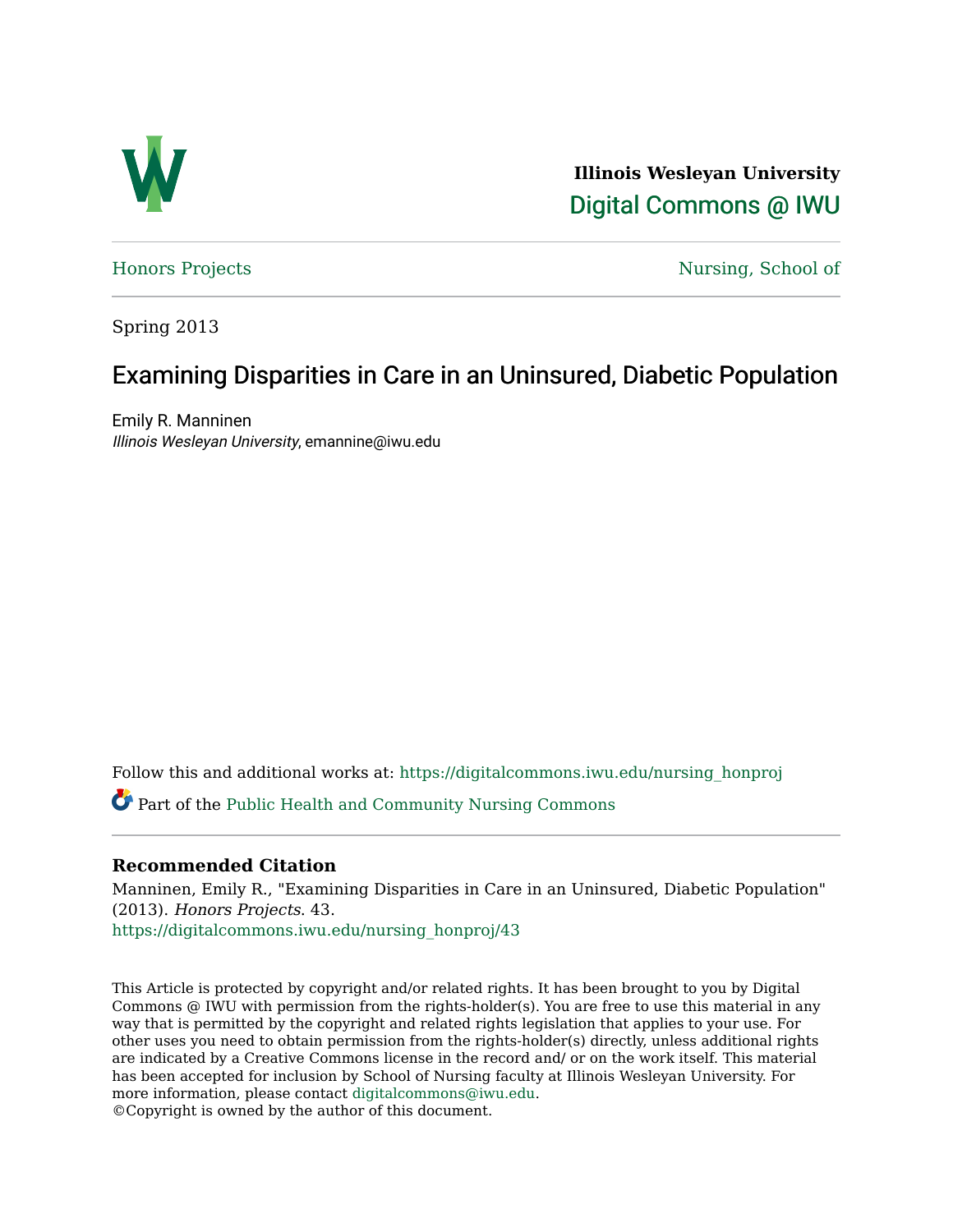Examining Disparities in Care in an Uninsured, Diabetic Population

Emily R. Manninen

Lisabeth M. Searing, PhD, RN, Faculty Advisor

Honors Research Project

Illinois Wesleyan University

2013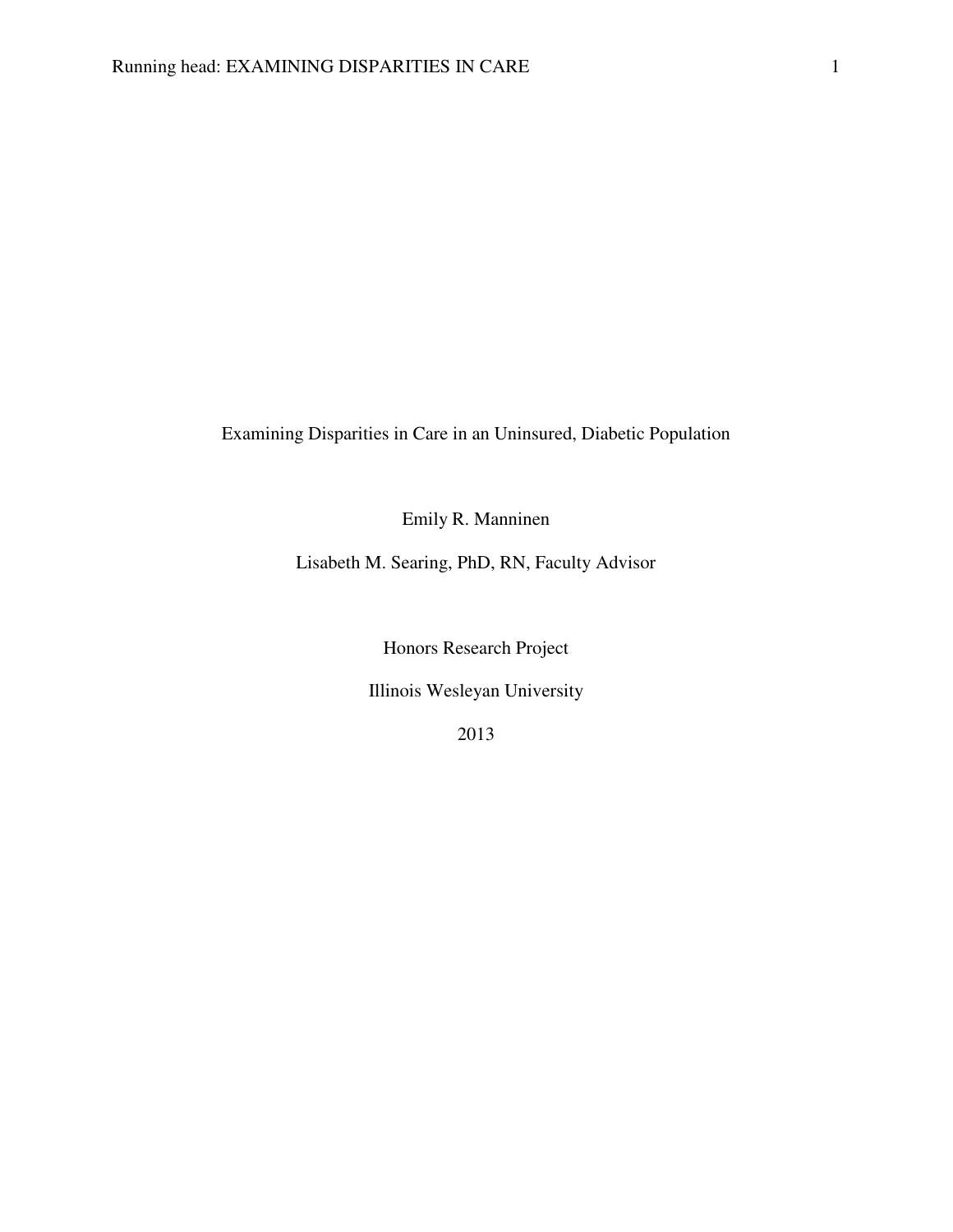#### Abstract

Type 2 diabetes is a common health problem that requires continuing medical care, selfmanagement, and education. However, different populations experience diabetes and diabetesrelated care differently. This study examined diabetes care and health outcomes at a Midwest community health clinic serving the uninsured. Two waves of data were obtained from medical records. Wave 1 consisted of 88 medical records of people who were diagnosed with type 2 diabetes and also had previous medical record reviews regarding routine diabetes care and outcomes. Wave 2 consisted of in-depth review of 20 medical records of male patients, diagnosed with type 2 diabetes, whose primary language was either Spanish or English. Wave 2 data collection utilized the list of medical records from Wave 1. Statistical analyses utilized nonparametric tests, due to the small sample size. Research questions compared the quality of diabetes care and related health outcomes for Spanish-speaking and English-speaking patients, as recorded in the medical record. Spanish-speaking patients were found to be patients at the clinic for a longer period, have poorer glycemic control, and be less adherent to medication recommendations. A few results from Wave 1 varied from those of Wave 2, including emergency department visits and hospitalizations related to diabetic complications. These conflicting results reflect conflicting outcomes in research, showing the need for further research. Additional research should address reasoning behind these disparities so as to better address them in the future.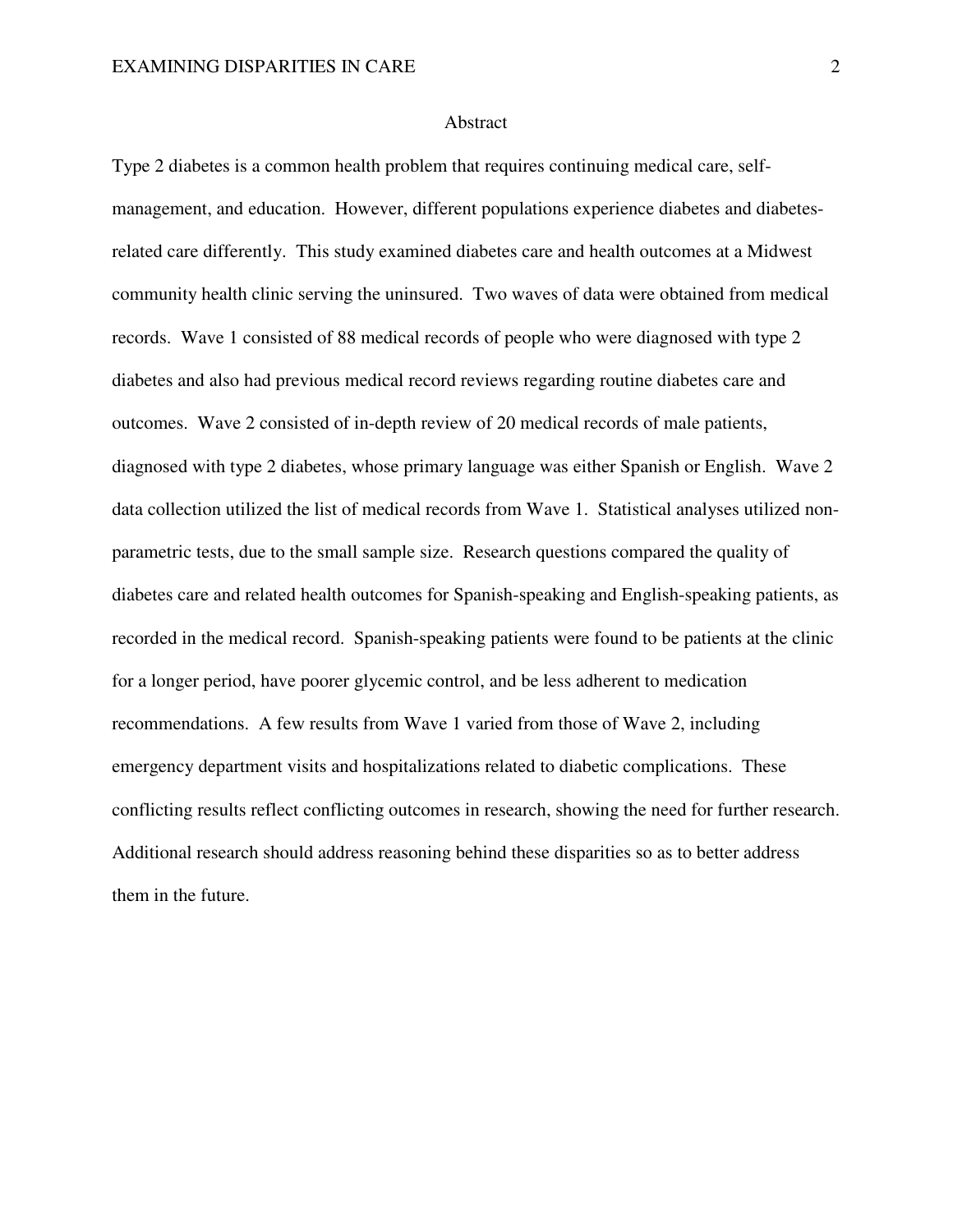#### **Background**

 Type 2 diabetes is a common health problem in the world today, and rates of diagnosis are increasing (Centers for Disease Control and Prevention [CDC], 2011). The number of Americans diagnosed with diabetes has more than tripled since the year 1980, from 5.6 million to 20.9 million (CDC, 2013). Disparities exist within this disease population, which have not been widely explored, especially among the uninsured. Different populations experience diabetes differently. For example, place of residence can be associated with diabetes care and outcomes (Chan, Gaskin, Dinwiddie, & McCleary, 2012). The Sullivan Commission (2004) indicated that ethnic differences between providers and patients were major reasons for health disparities. This may be due partially to the fact that diabetes requires continuing medical care, self-management, and education. Health disparities in diabetes are related to many factors including provider characteristics, patient characteristics, and system-level factors (Peek, Cargill, & Huang, 2007; Trivedi, Zaslavsky, Schneider, & Ayanian, 2005).

#### **Provider Characteristics**

 According to a national survey of physicians conducted by the Kaiser Family Foundation (2002), a majority of doctors did not believe the health care system treated patients unfairly based on various characteristics, such as insurance status, sex, fluency in English, educational status, and racial or ethnic background. However, African American physicians were more likely than Caucasian or Asian physicians to believe that disparities existed, particularly with regard to race and ethnicity. In a separate study, most physicians did not see themselves as being directly involved in the cause of disparities (Sequist, Ayanian, Marshall, Fitzmaurice, & Safran, 2008). They saw patient factors such as socioeconomic status, age, and health behaviors as the main contributors to health disparities.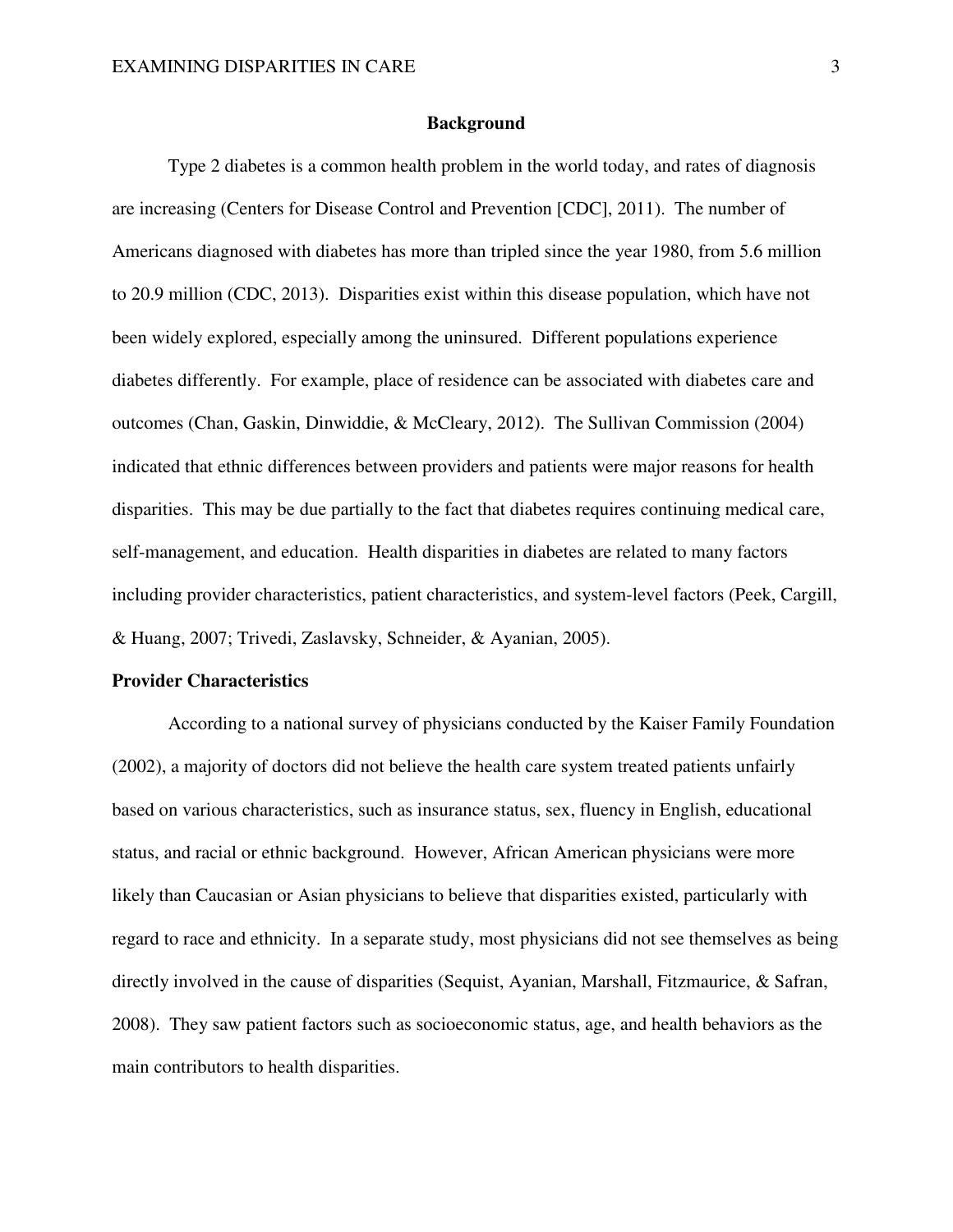Research consistently indicates that providers make different decisions for patients depending upon sex and race (Chin, Zhang, & Merrell, 1998; Massing et al., 2004; Schulman et al., 1999). For instance, Schulman et al. (1999) found disparities in clinical recommendations for cardiac catheterizations based on race and sex. Male and Caucasian patients were more likely to be referred for a catheterization than were female and African American patients. Massing et al. (2004) found disparities in the use of effective medications for lipid management. African Americans had relatively poorer lipid management than their Caucasian counterparts, partially due to differential prescribing of medications. Chin et al., (1998) found that African American diabetics were less likely than Caucasian diabetics to have hemoglobin  $A_{1c}$  percents or eye examinations ordered. These disparities were created by physician choices, which were based in part on the patient's race or ethnicity.

#### **Patient Characteristics**

 Although providers play a role in health disparities, patient characteristics also contribute. For instance, racial and ethnic minorities have a higher prevalence of type 2 diabetes (CDC, 2011). Other demographic factors, such as age and educational level, are also contributors to health disparities (Spencer et al., 2006). Elderly diabetic patients are less likely to receive eye examinations (Chin et al., 1998). People with diabetes holding less than a high school education have a higher mortality rate from diabetes related complications than do those who hold a high school education or higher (Saydah & Lochner, 2010). Low health literacy and numeracy can be a result of lack of education. These characteristics have been associated with poorer glycemic control in type 2 diabetic patients, which can lead to poorer outcomes (Schillinger et al., 2002; Cavanaugh et al., 2008).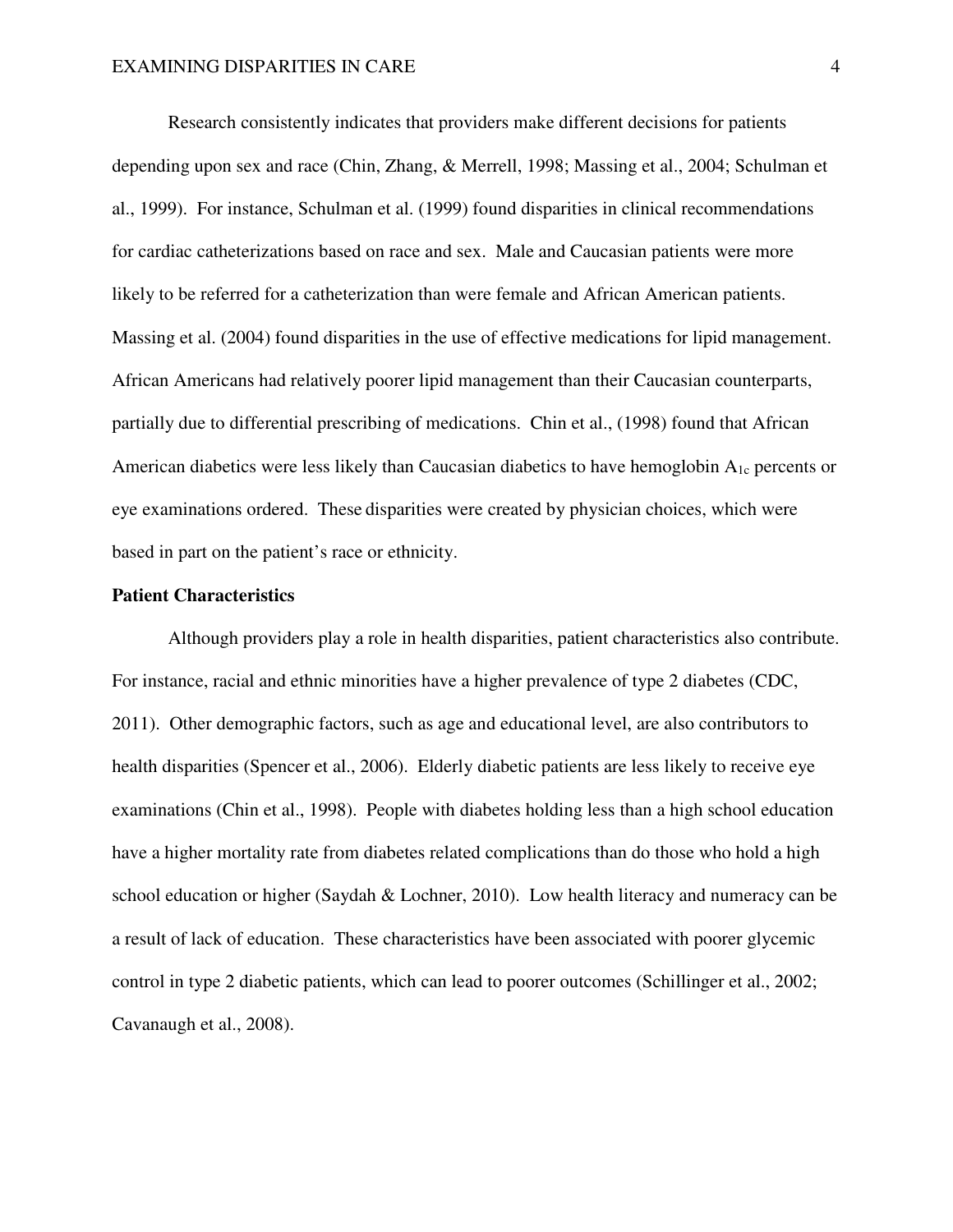Health literacy is also related to language barriers (Equal Employment Opportunity Program, 2004). The Institute of Medicine (2004) defined health literacy as "the degree to which individuals can obtain, process, and understand the basic health information and services they need to make appropriate health decisions" (para. 5). Health numeracy, a related concept, refers to the ability to understand and use numbers in the context of health (Rothman et al., 2006). Access to care can be restricted by language barriers (Ku & Flores, 2005). Low health literacy or numeracy and concurrent limited English proficiency would restrict access to care and widen the health disparities gap (Seong, Brush, & Padilla, 2010).

 A review of the literature has revealed that the extent of health disparities in the non-English-speaking, diabetic population has not been explored extensively and offers inconsistent results. A study from Tocher and Larson (1998) indicated that quality of diabetes care for patients who did not speak English was as good as, if not better than, that provided for those who did speak English. Significantly more non-English speaking patients met the guidelines for care as indicated by the American Diabetes Association. Conversely, a study from Brown et al., (2003) indicated that Spanish-speaking Latinos had poorer blood glucose control than Caucasians and also had lower rates of self-monitoring of blood glucose. Such conflicting findings indicate the need for further research to determine the effects of a patient's primary language on health disparities in diabetes.

#### **System-Level Factors**

 System-level factors also have a role in health disparities. Socioeconomic status and other social determinants, such as food environment and access to care, can have a significant impact on disparities in diabetes (Chaufan, Davis, & Constantino, 2011). Dinca-Panaitescu et al. (2011) found a trend of increased prevalence of type 2 diabetes among people of lower income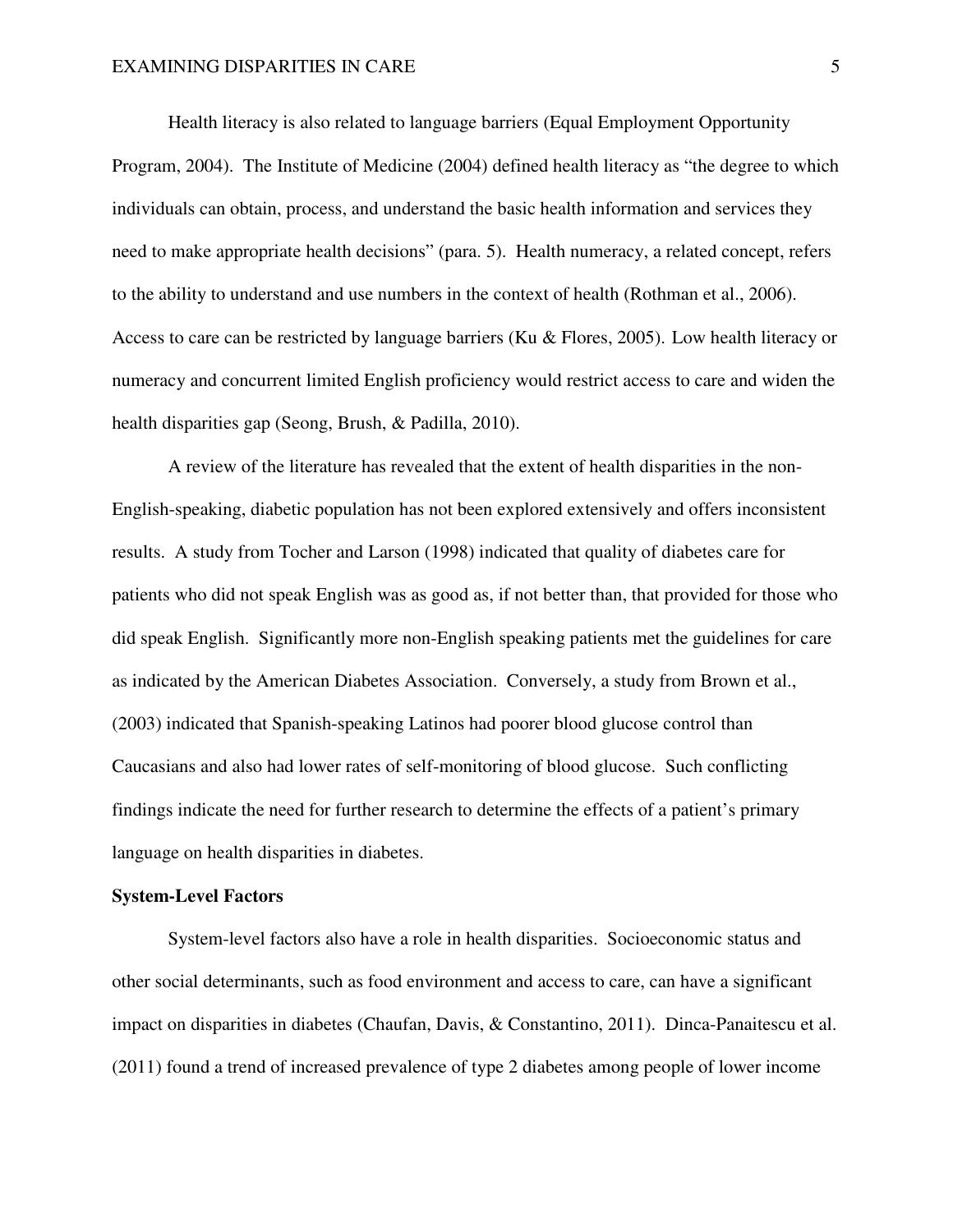status, and Shaw, Dorling, and Smith (2006) indicated that people of lower socioeconomic status, regardless of health behavior, are more likely to die prematurely than those of higher socioeconomic status are.

 Additionally, limited access to nutritious foods has become a strong predictor of diabetes (Chaufan, 2008, as cited in Chaufan et al., 2011). If access to nutritious foods is lacking, the possibility for diabetic patients to improve their diets is greatly decreased. Lack of access can be due to income, transportation, or location stores that sell nutritious foods (Chaufan et al., 2011). Poor diet can be a both a disparity and a risk factor. Obesity is a significant risk factor for developing type 2 diabetes, and research has indicated that decreasing obesity, even to a small extent, can have multiple positive effects on diabetes outcomes (O'Sullivan, 2002). Insulin sensitivity can improve and the first phase of insulin secretion can be enhanced through weight loss.

 In addition to access to foods, lack of access to sufficient medical care has created disparities for diabetic patients (Jack, Jack, & Hayes, 2012). Clinical outcomes such as hemoglobin  $A_{1c}$  percents improve with adequate access to medical care. Hemoglobin  $A_{1c}$  is a form of glycosylated hemoglobin, carried by red blood cells, that binds strongly with glucose (Pagana & Pagana, 2010). There are four types of glycosylated hemoglobin; hemoglobin  $A_{1c}$  is the most common and thus used for testing the long-term index of a patient's average blood glucose level. Lack of access to sufficient medical care (which leads to poor hemoglobin  $A_{1c}$ ) percents) leads to health disparities. For instance, diabetes is one of the most common causes of kidney failure, and poor glycemic control accelerates the process of kidney failure (Agency for Healthcare Research and Quality, 2011).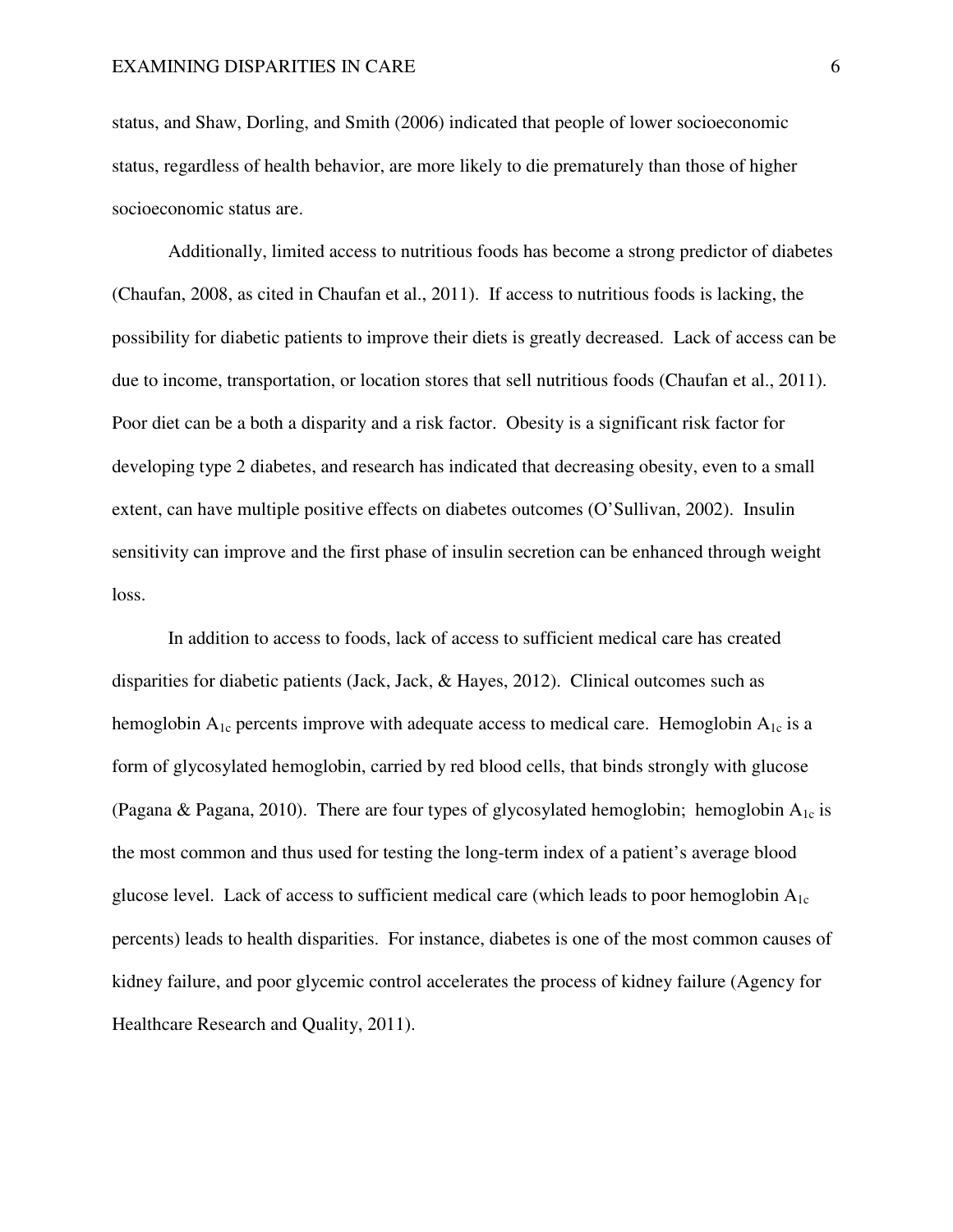#### **Methods**

 A secondary data analysis of existing medical records was completed at a community health clinic in a small Midwestern city to examine if health disparities existed between Englishand Spanish-speaking patients in a diabetic, uninsured population (as recorded in the medical record). Institutional Review Board approval was received through Illinois Wesleyan University and the clinic. The medical records contained information about clinic visits as well as printed reports from local hospitals and specialty practices that provided care to these patients. Data collected included demographic information and quality of care indicators, such as hemoglobin A1c percents for type 2 diabetic patients.

### **Definitions**

- Medical record-used when referring to documents regarding patient care
- Patient-used when referring to characteristics of the person that are included in the medical record
- Clinic--source of medical records. The clinic offers free services for individuals without health insurance. These individuals receive professional health examinations, medications, and referrals to specialty services as needed.
- Glycemic control
	- $\circ$  Good glycemic control- hemoglobin  $A_{1c}$  percent less than 7 mg/dl
	- $\circ$  Fair glycemic control- hemoglobin  $A_{1c}$  percent between 7 mg/dl and 9 mg/dl
	- $\circ$  Poor glycemic control- hemoglobin  $A_{1c}$  percent greater than 9 mg/dl

### **Research Questions**

The following research questions guided the study:

• Is there an association between primary language and hemoglobin  $A_{1c}$  percent?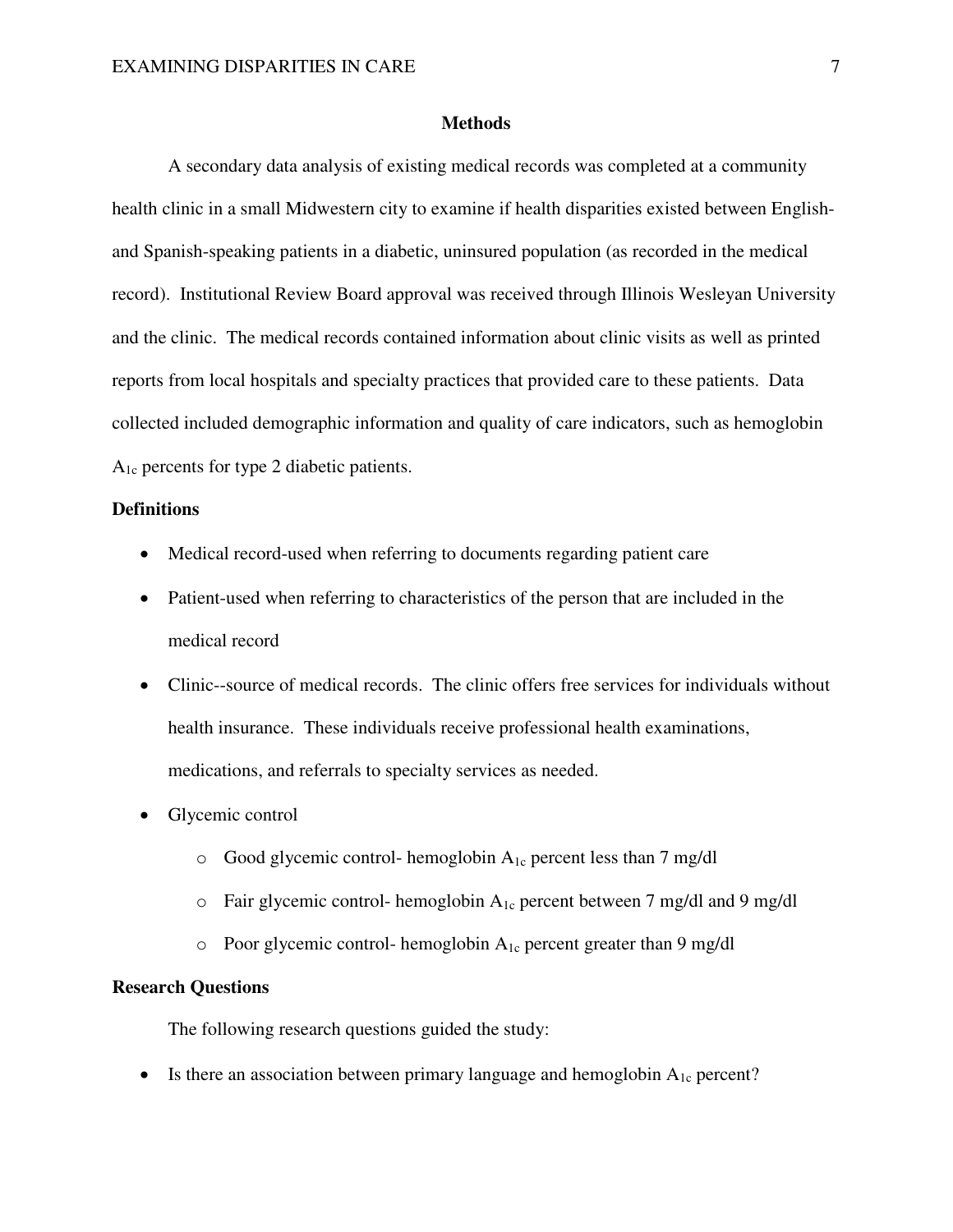- Is there an association between primary language and hospitalizations for diabetic complications?
- Is there an association between primary language and emergency department (ED) visits for diabetic complications?
- Is there an association between primary language and eye examination referrals?
- Is there an association between primary language and number of years as a clinic patient?
- Is there an association between primary language and adherence with blood glucose monitoring?
- Is there an association between primary language and medication adherence?

#### **Data Collection**

 Data was extracted from existing medical records and entered into a secure database at the health clinic. This database was developed using Microsoft Excel and included variables of interest to the study and additional information beneficial to the clinic. The review of medical records took place in two waves. The first wave included the medical record of patients identified as having type 2 diabetes that had been included in a previous medical record review regarding routine diabetes care and outcomes. The prior medical record reviews noted glycemic control (hemoglobin  $A_{1c}$  percent > 9 mg/dl or < 7 mg/dl) and eye examinations. We added data to the existing tables, including demographic information, the number of visits to the clinic, the number of ED visits and hospitalizations, and whether or not these encounters were related to diabetes (see Table 1).

 The second wave also utilized medical records of patients identified in the previous medical record review describe above. Medical records were selected from the list for in-depth review if the patient had a primary diagnosis of type 2 diabetes and the complete medical record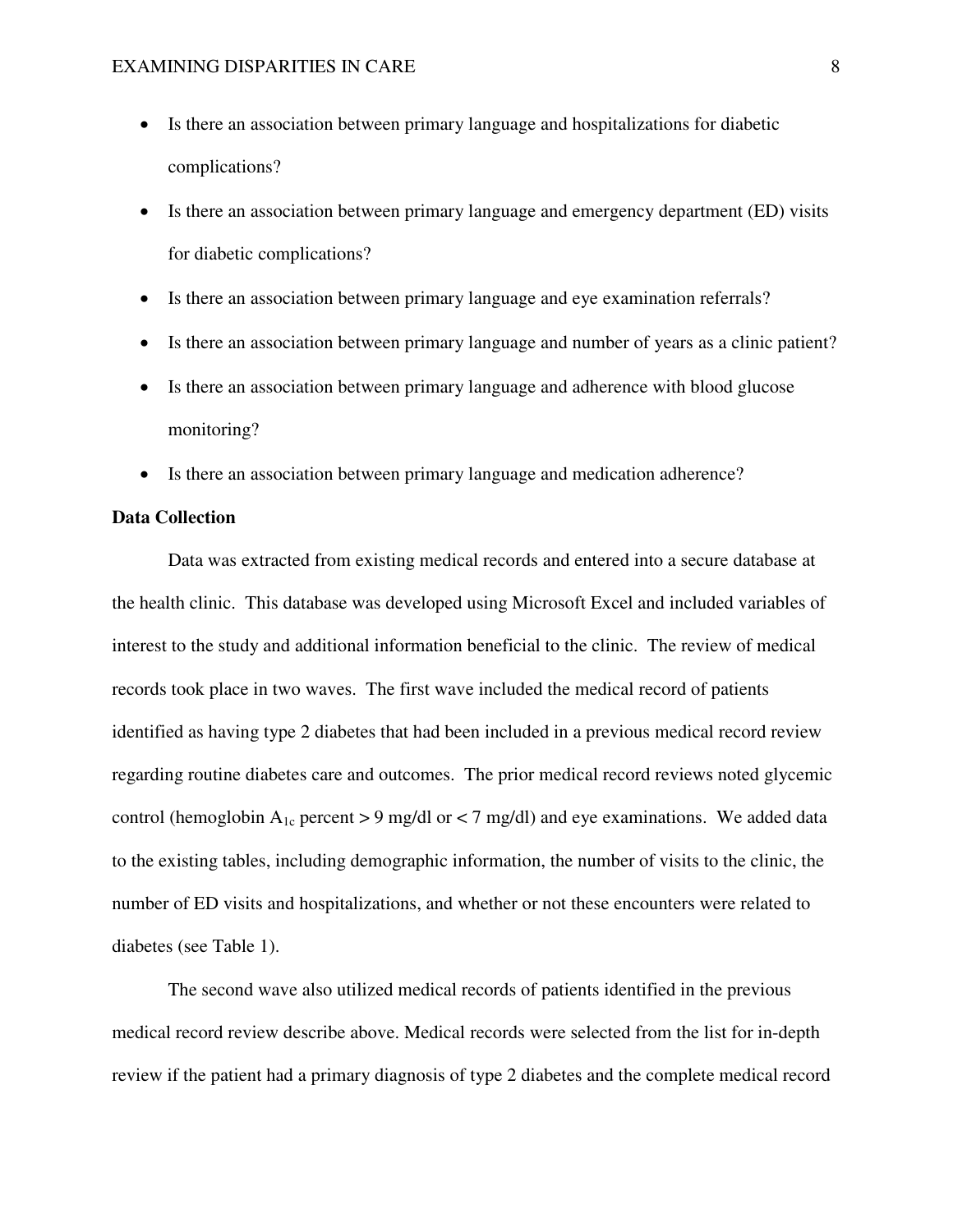was available for review. Twenty in-depth reviews (Wave 2) were used in the analyses. Due to limited availability of medical records of female patients, the analyses used only medical records of male patients. We identified ten medical records of male patients whose primary language was Spanish for in-depth review. Ten medical records of male, English-speaking patients were then selected; we attempted to find medical records of English-speaking patients with similar ages to the Spanish-speaking patients, but exact matches were not easily identifiable.

 In-depth medical record reviews built on the data collection in Wave 1, and added information regarding the reason for each clinic visit, prescription history, length of hospitalizations, and lab values for hemoglobin  $A_{1c}$ . A complete list of the variables recorded can be found in Table 1. Any information entered into the medical record after December 31, 2012 was not included in the database (i.e., all information entered into the database was part of the existing medical record when the study began on January 1, 2013). When data entry was completed, information needed for analysis was extracted and identifying information was deleted or recoded. All patient characteristics used in data analysis were re-coded to meet the standards for de-identification of patient records (See Table 1; U.S. Department of Health and Human Services, 2012).

 We examined two medical records together prior to the second wave of data collection. Any questions throughout data collection were discussed and clarified to improve consistency across reviewers. In addition, descriptions were created for most patient and visit characteristics. When these descriptions were not sufficient, we used a narrative field to add additional information and later discussed how to categorize the information. This narrative field allowed for more comprehensive data collection. We checked for any referrals made for the patient in three places within the medical record. We studied the nurse practitioner or physician notes,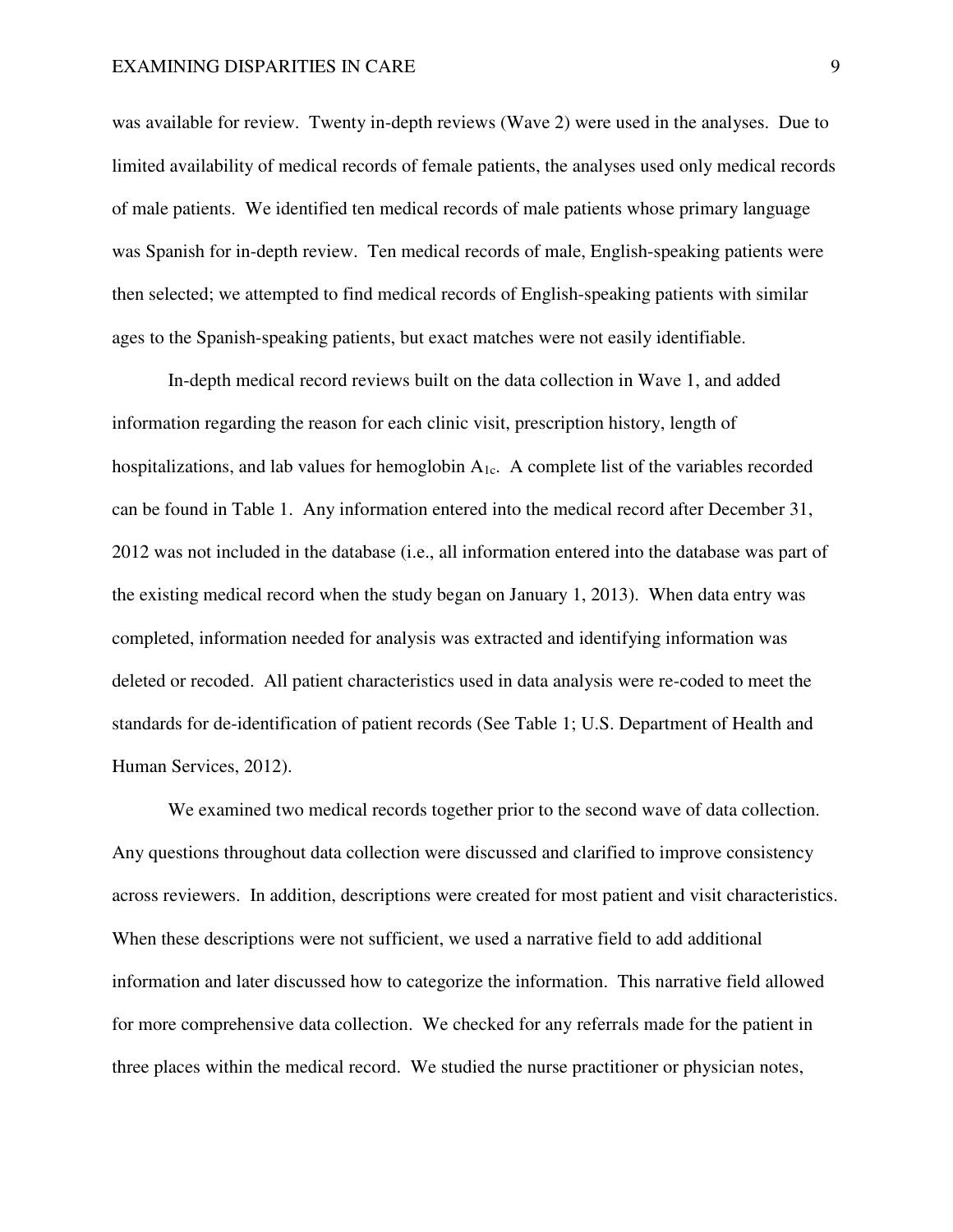progress notes by the clinic staff, and reports from the office or department to whom the patient was referred.

### **Inclusion and Exclusion Criteria.**

 All medical records of patients diagnosed with type 2 diabetes were eligible for the study. Medical records were identified through a list of patients generated during a previous chart review by clinic staff. Thus, there are likely patients at the clinic with a diagnosis of type 2 diabetes whose records were not sought during data collection. In order to be included in data collection, medical records also needed to be available to the researchers during data collection.

 Medical records were excluded from data collection primarily due to lack of availability. Some medical records could not be located at any time the reviewers were at the clinic. These patients were excluded from both Wave 1 and Wave 2 data collection. Other medical records had been thinned, and we were unable to access archived material. This made it impossible to determine the number of hospitalizations and ED visits, as well as the number of referrals. The latter patient medical records were excluded from Wave 2 data collection. We attempted to find each patient's reported ethnicity, but ethnicity was not routinely recorded by clinic staff. Ethnicity was noted at times within the medical record, such as in a patient description in a referral report. Occasionally, when multiple references to ethnicity were in the medical record, these references conflicted. For example, a patient would be listed as Caucasian during one ED visit and Hispanic during a separate ED visit. However, because the study was intended to examine the impact of language on quality of care and outcomes, the lack of ethnicity data was not a reason to exclude a medical record from the study.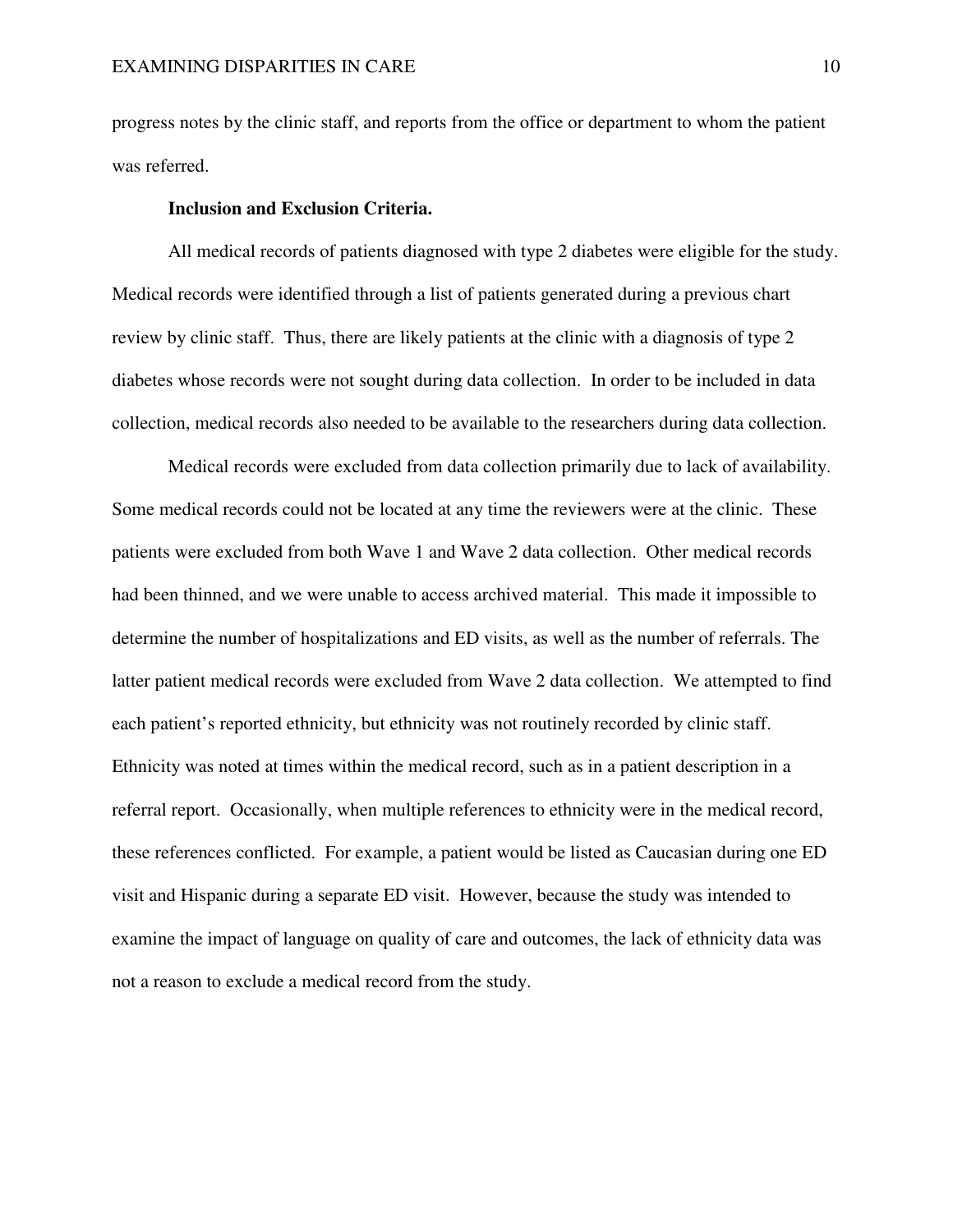#### **Population Description**

 Patients came from a variety of backgrounds, including Caucasian, Latino, and African American. Because the clinic serves uninsured adults, no patient was under the age of 18 and most patients were not over the age of 65. As the clinic lacks electronic medical records and does not routinely examine the age or ethnicity of patients, it was not possible to compare the demographics of the sample to those of the clinic's patient population.

### **Sample Description Wave 1.**

We reviewed 88 medical records of patients with type 2 diabetes (Wave 1). Frequencies were used to examine demographic data (see Tables 2-8). In some cases, specific information was not recorded in a medical record, lowering the sample size for that variable. The sample included the medical records of 45.5% male and 54.5% female patients who ranged from 25 to 81 years of age. Patients primarily were identified as Latino/Latina (39.8%) and Caucasian (35.2%). Other ethnicities included African American (14.8%) and Turkish (1.1%). A specific ethnicity was not identified for 9.1% of the sample. Most patients identified English as their primary language (59.1%), and the remaining patients (40.9%) identified Spanish as their primary language.

 Frequencies were also used to examine clinical interactions and outcomes. The average number of clinic visits per patient per year was 6.8 for English-speaking patients and 5.1 for Spanish-speaking patients. There were no ED visits for 37.2% of Wave 1 patients. For the remaining patients who had visited the ED, visits ranged from one to 20 per patient. Of the 182 ED visits recorded, 6.0% were directly due to diabetes complications. We were not able to find hospitalization information for all patients in Wave 1. Of those with information available, most (70.9%) had never been hospitalized. Those hospitalized while a patient at the clinic were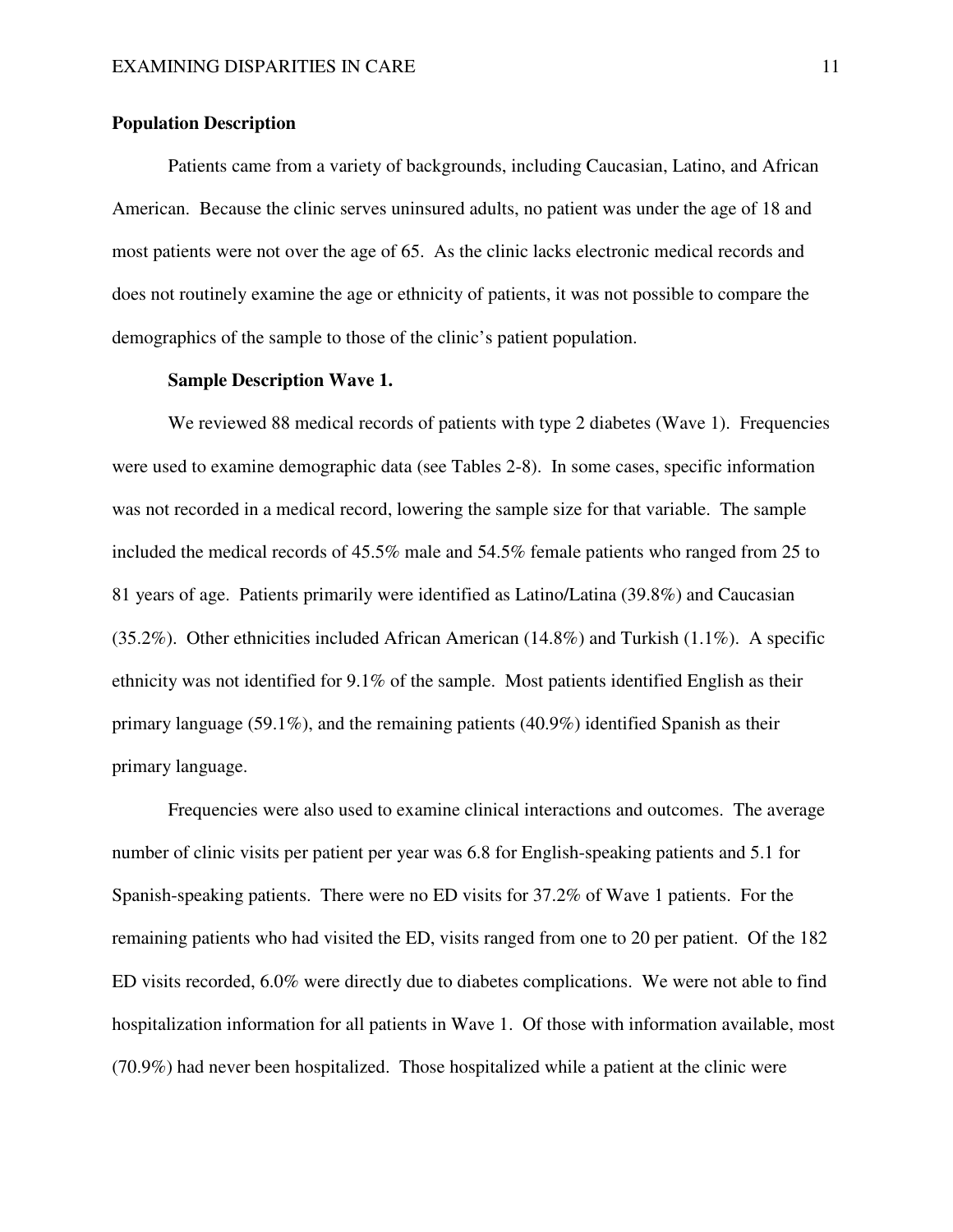hospitalized between one and six times. Of the 44 hospitalizations recorded, 6.8% were directly due to diabetes complications. Glycemic control was good (hemoglobin  $A_{1c}$  percent of less than 7 mg/dl) for 37.5% of patients, while 30.7% of patients had hemoglobin  $A_{1c}$  percents greater than 9 mg/dl, indicating poor control. The remaining 31.9% had fair control, with hemoglobin A1c values between 7 mg/dl and 9 mg/dl.

### **Sample Description Wave 2.**

 Frequencies were used to examine patient demographic data in the 20 medical records selected for in-depth review (see Tables 2-8). This sample population was made up of medical records of men between the ages of 31 to 63 years with an average age of 46.7 years. Patients visited the clinic two to 16 times per year, with a mean of six visits per patient per year. The number of clinic visits per patient per year ranged from 1.6 to 15.8 with a mean of 5.9. A majority of patients had visited the ED while a patient at the clinic, ranging from one to 11 per patient; 40% of patients never went to the ED. Twenty percent of patients had been hospitalized at least once, while 80% had no hospitalizations. The most recent hemoglobin  $A_{1c}$  percents recorded for each patient ranged from 5.7 mg/dl to 13.8 mg/dl with a mean of 8.3 mg/dl.

#### **Results**

 Data was analyzed using SPSS Statistics Version 21. Wave 1 (*N* = 88) data were examined using a measure of association to determine whether two categorical variables were associated. Because the sample size was so small, it was impossible to determine whether the data were of a normal distribution, so McNemar's test was used to evaluate the data. McNemar's test is a non-parametric test that uses the chi-square distribution. Wave  $2 (n = 20)$ data were examined using the Mann-Whitney *U* test to determine whether there was a difference between the distributions of two unrelated groups. Measures of association were also run on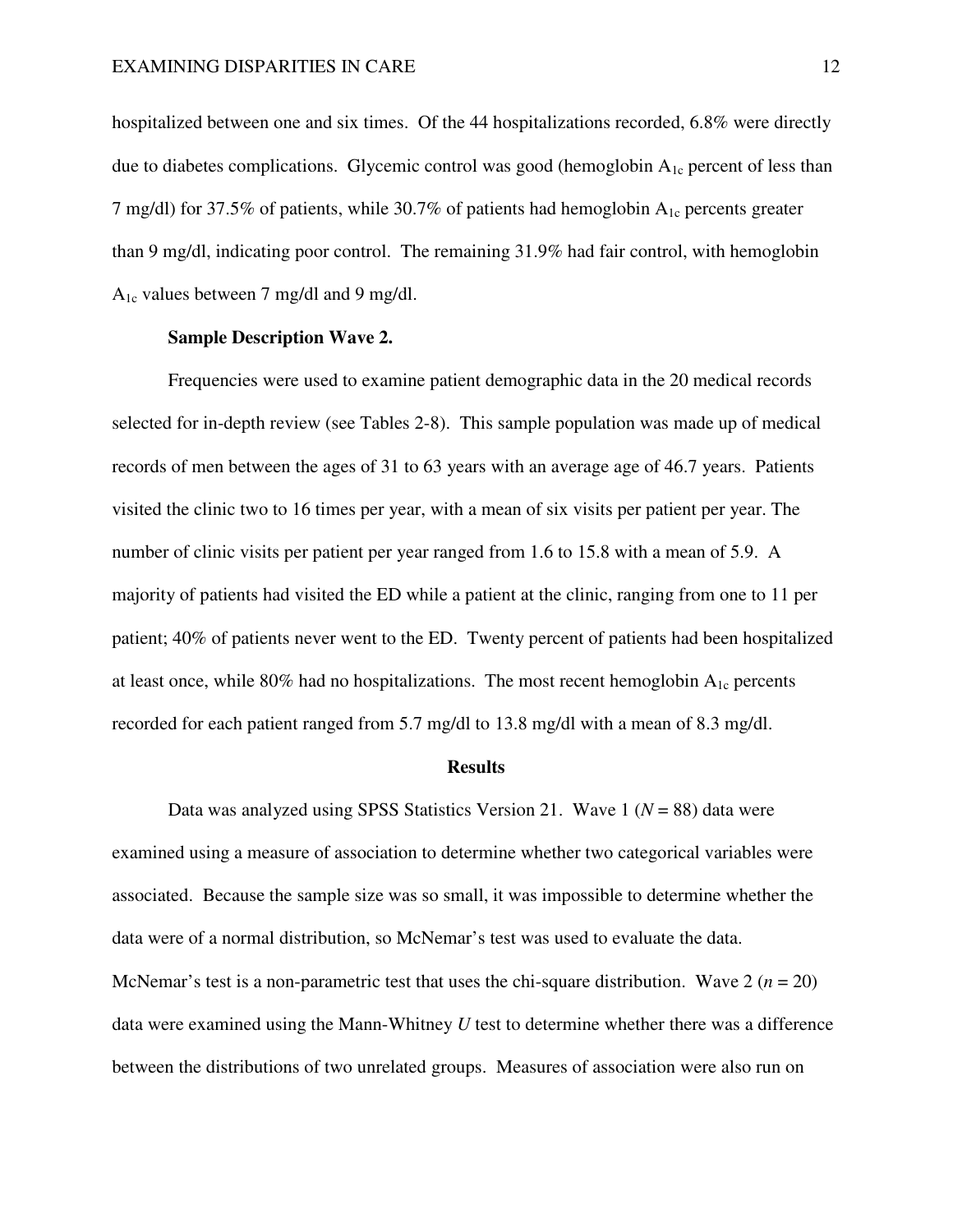Wave 2 data. Narrative data gathered in Wave 2 were reviewed to determine medication adherence and blood glucose monitoring. All results utilized primary language as an independent variable. The medical charts of Spanish- and English-speaking patients were compared to determine whether or not significant associations existed between primary language and quality of care and outcome measures. Results were considered significant if the *p*-value was less than .05. See Table 10 for a summary of the results of statistical tests.

#### **Hemoglobin A1c Percent**

McNemar tests were conducted for Wave  $1 (N = 88)$  to determine if an association existed between primary language and glycemic control, which was noted by the category of hemoglobin  $A_{1c}$  percent (good, fair, or poor glycemic control, as defined above). Patients who spoke primarily Spanish were more likely to have a hemoglobin  $A_{1c}$  percent greater than 9 mg/dl  $(p < .001)$ . Patients who spoke primarily Spanish were less likely to have a hemoglobin  $A_{1c}$ percent less than 7 mg/dl (*p* = .007). There was no association between primary language and having a hemoglobin  $A_{1c}$  percent between 7 mg/dl and 9 mg/dl ( $p = .280$ ).

 A Mann-Whitney *U* test was run on Wave 2 data (*n* = 20) to determine if primary language was associated with glycemic control, as noted by the most recent percent value of hemoglobin  $A_{1c}$ . The mean hemoglobin  $A_{1c}$  percent for patients whose primary language was Spanish was 9.6 mg/dl, while the mean hemoglobin  $A_{1c}$  percent for patients whose primary language was English was 7.0 mg/dl  $(U = 15.0, z = -2.648, p = .008$ ; see Figure 1).

 McNemar tests were then conducted between primary language and each category of glycemic control in Wave 2 (*n*= 20). Five of the 10 Spanish-speaking patients had poor control, compared to zero of the 10 English-speaking patients (see Table 9). The McNemar test for any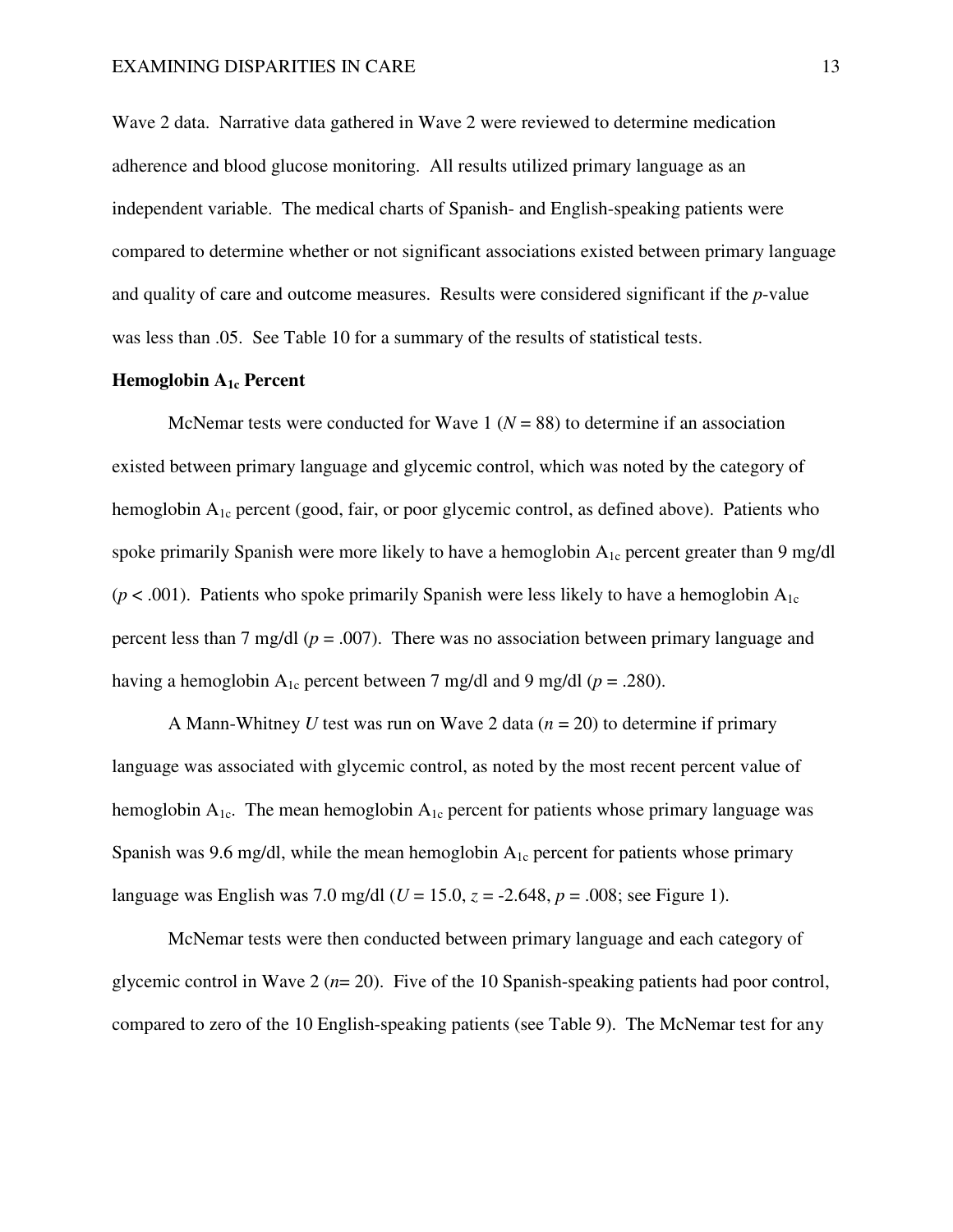category of glycemic control and primary language failed to reach significance (good control, *p* = .453; fair control, *p* = .727; poor control, *p* = .302).

#### **Hospitalizations**

 There were no significant associations between primary language and whether or not a patient had been hospitalized in Wave 1 ( $N = 86$ ;  $p = .164$ ). However, patients whose primary language was English were more likely to be hospitalized for diabetic complications ( $p < .001$ ). A crosstabulation of Wave 2 data (*n* = 20) revealed that 20% of patients who spoke English and 20% of patients who spoke Spanish had at least one hospitalization, suggesting no relationship between language and hospitalizations. Further analysis via a McNemar test for Wave  $2 (n = 20)$ revealed no statistically significant correlation between primary language and number of hospitalizations ( $p = .109$ ).

#### **ED Visits**

A McNemar test was run on Wave 1 ( $N = 86$ ) to examine the relationship between primary language and whether or not a patient had visited the ED. A statistically significant association existed between primary language and ED visits (*p* = .008). English-speaking patients were more likely to visit the ED. Additionally, a McNemar test was run to examine the relationship between primary language and whether or not ED visits were due to diabetic complications. A statistically significant relationship existed between language and ED visits due to diabetic complications (*p* < .001); 9.8% of English-speaking patients visited the ED for diabetic complications compared to 5.7% of Spanish-speaking patients. A Mann-Whitney *U* test was run on Wave 2 ( $n = 20$ ) to determine if primary language was associated with number of ED visits. Number of visits to the ED was not statistically significant based on primary language (*U*  = 43.5, *z* = -.527, *p* = .598).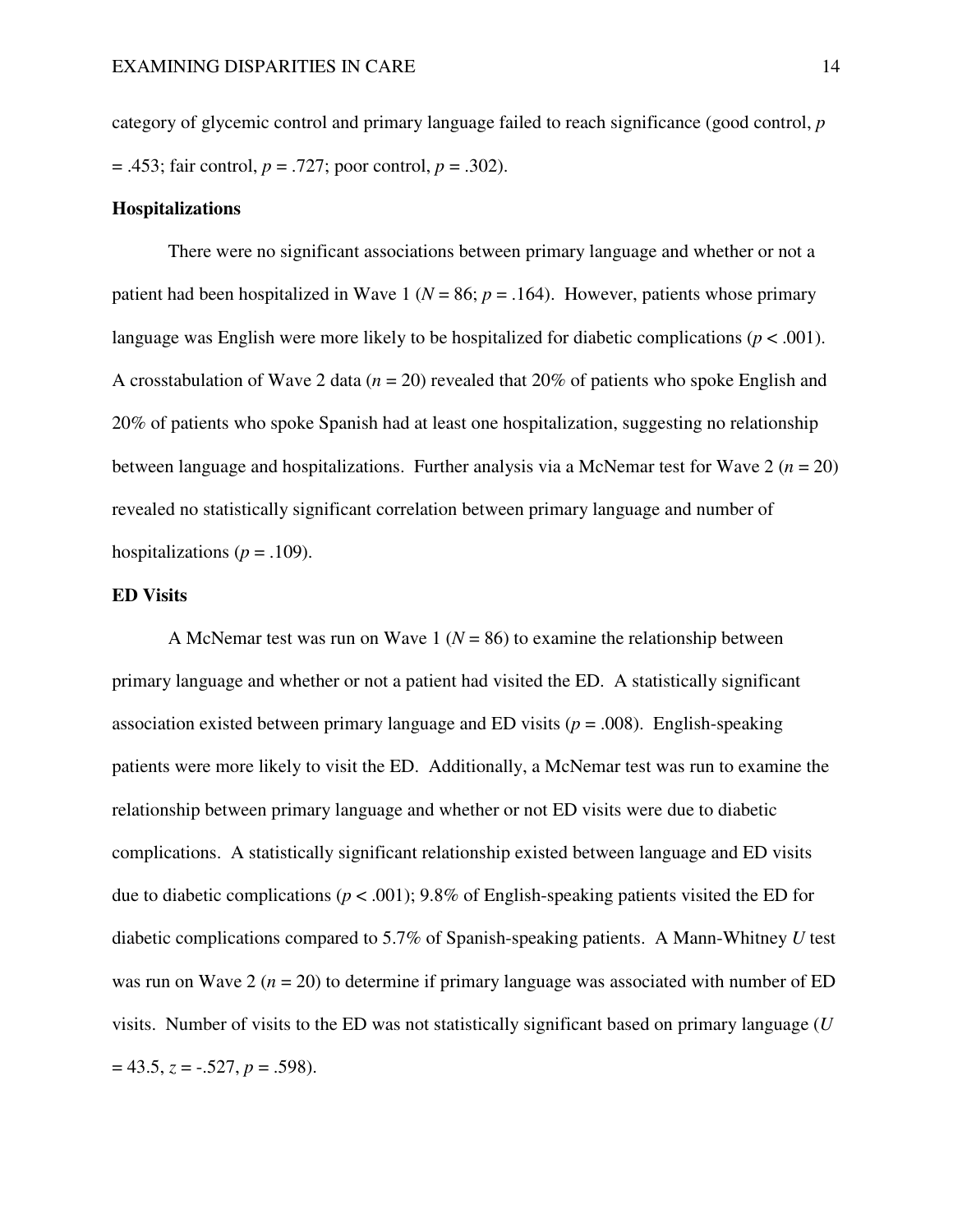### **Referrals**

 There was no association between primary language and number of referrals in Wave 2  $(n = 20)$ . Crosstabulations were run to determine if there was a correlation between primary language and whether or not a patient was referred for an eye examination in both Wave  $1 (N =$ 78) and Wave 2 ( $n = 20$ ). A McNemar test for eye examinations revealed that primary language and referrals for eye examinations was not statistically significant in Wave 1 (*p* = .360) or Wave 2 ( $p = .607$ ).

#### **Clinic Visits**

 Spanish-speaking patients had been patients at the clinic, on average, approximately two years longer than English-speaking patients had been (Wave 1,  $N=88$ ;  $U = 664.5$ ,  $z = -2.304$ ,  $p =$ .021). However, English-speaking patients visited the clinic more often than Spanish-speaking patients did. The average number of visits per year for patients who primarily spoke English was 6.8; the average for those who primarily spoke Spanish was 5.1 ( $U = 598$ ,  $z = -2.869$ ,  $p = .004$ ; see Figure 2). There was no association between primary language and number of no-shows for appointments at the clinic ( $U = 791.5$ ,  $z = -1.285$ ,  $p = .199$ ).

 A Mann-Whitney *U* test was run on Wave 2 (*n* = 20) to determine if primary language was related to number of years a person had been a patient at the clinic. As in Wave 1, Spanishspeaking patients had been at the clinic, on average, six years longer than English-speaking patients.  $(U = 20.0, z = -2.268, p = .023$ ; see Figure 3). A similar pattern was also noted for visits per year: English-speaking patients visited the clinic 13.4 times per year, while Spanishspeaking patients visited the clinic 7.6 times per year  $(U = 21.0, z = -2.192, p = .028$ ; see Figure 3). There was also no association between primary language and number of no-shows for appointments in Wave 2.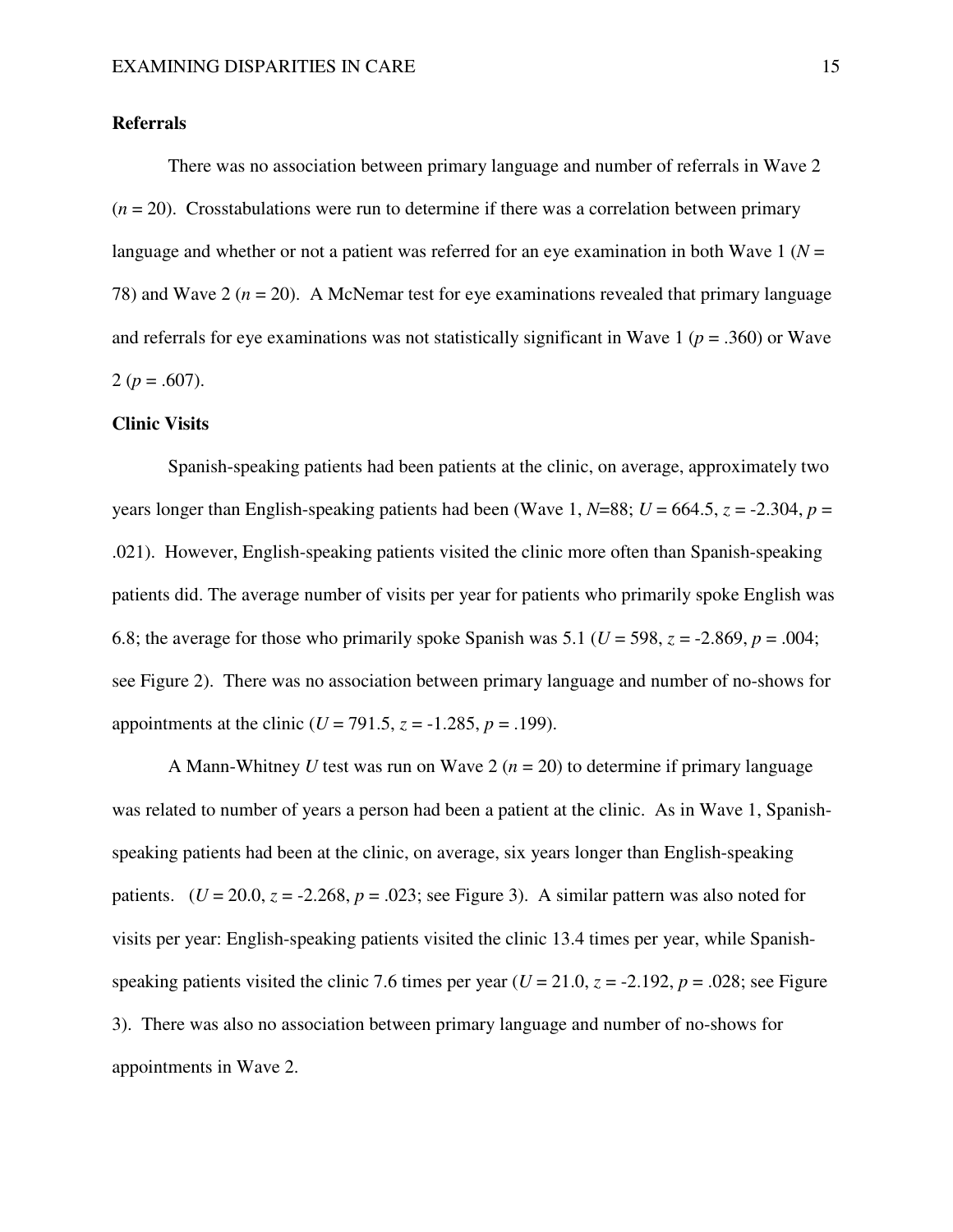#### **Blood Glucose Monitoring**

 A review of narrative data in the medical record indicated that patients whose primary language was Spanish were more likely to adhere to instructions for self-monitoring of blood glucose than those whose primary language was English were. If the medical record noted that a patient was not checking blood glucose levels at all, irregularly, or less often than instructed, the patient was considered non-adherent. Reasons for non adherence included machine malfunctioning, lack of supplies, or patient refusal. Seven out of 10 English-speaking patients were discovered to be non-adherent in comparison to four out of 10 Spanish-speaking patients.

#### **Medication Adherence**

 Assessment of narrative data also indicated that patients whose primary language was Spanish were more likely to not adhere to prescribed medication regimens. Patients were considered non-adherent with medications if the medical record noted that the patient was not taking medications regularly; stopped taking medications; had been taking medications incorrectly; or had been taking medications inconsistently. Nine out of 10 patients who primarily spoke Spanish were discovered to be non-adherent in comparison to four out of 10 patients who primarily spoke English.

#### **Discussion**

 Patients with Spanish as their primary language had poorer outcomes than English speaking patients, but this association was not found for all variables. Spanish language was associated with poorer glycemic control. Both Wave 1 and Wave 2 analyses revealed that glycemic control was poorer in patients whose primary language was Spanish. Primary language had no relationship with the number of hospitalizations, but speaking Spanish as a primary language was protective (in Wave 1 analysis) in relation to the number of hospitalizations related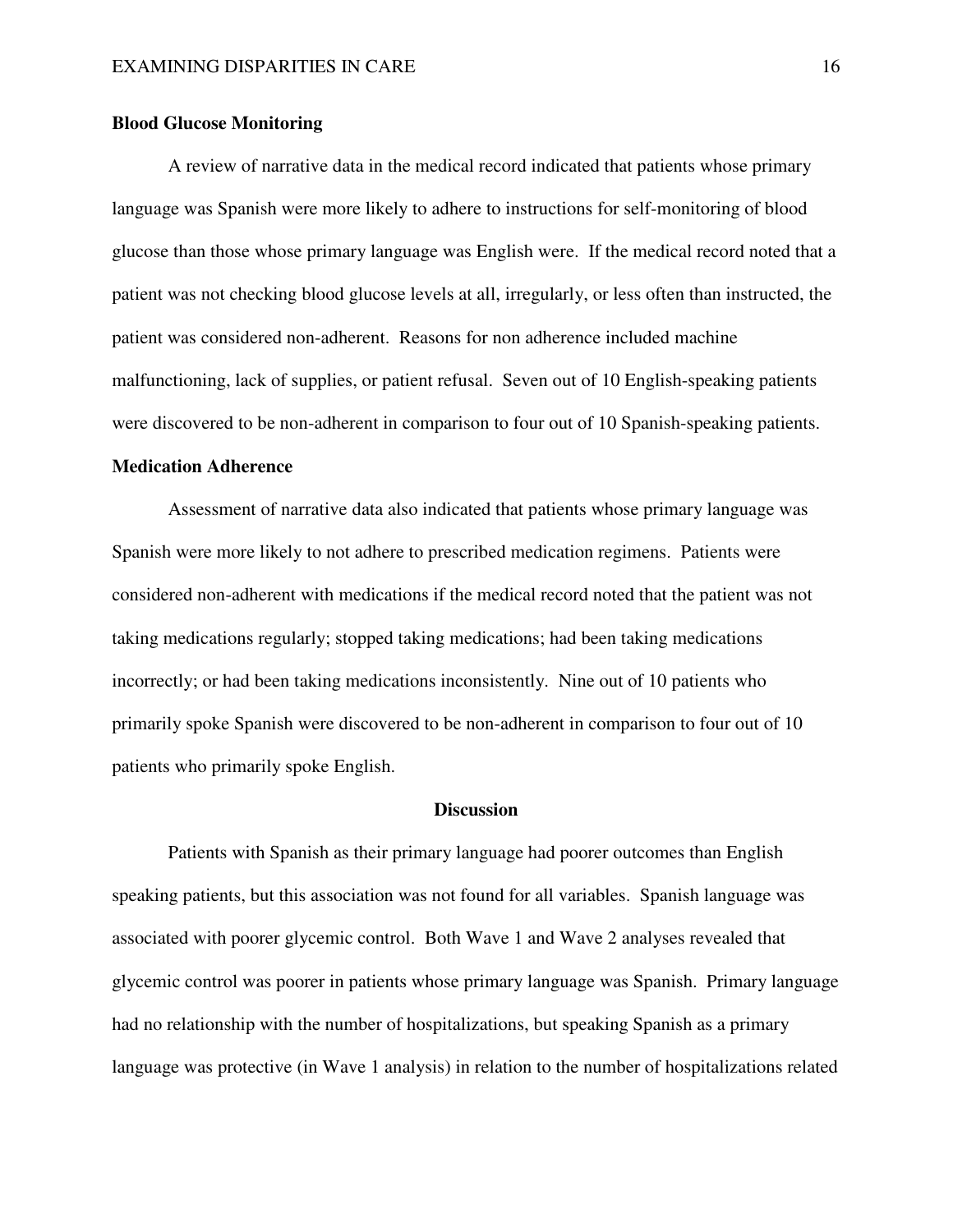to diabetic complications, as Spanish-speakers were less likely to be hospitalized for diabetic complications. The relationship between number of ED visits and primary language from Wave 1 conflicted with the results from Wave 2. Wave 1 indicated that the number of ED visits was significantly related to the primary language spoken by the patient, but Wave 2 suggested no relationship. No association existed between primary language and number of referrals or referral for an eye examination. For both Wave 1 and Wave 2, the number of years as a patient was correlated with primary language. Patients with Spanish as a primary language were patients for a greater length of time than those who speak English were. Spanish language was protective in the area of blood glucose monitoring. Those who spoke English were less likely to be adherent with blood glucose monitoring. However, medication adherence was lower for those whose primary language was Spanish. Patients who take their medications regularly are more likely to have good glycemic control (Ruelas, Roybal, Mphil, Goldman, & Peters, 2009). Lack of adherence to medication instructions could be the cause of the poorer glycemic control observed in the Spanish-speaking patients.

#### **Limitations**

 This study was not without limitations. First, the data was collected from one clinic in the Midwestern United States, so the results are not generalizable to other populations. Second, the sample size was small for each wave (Wave 1,  $N = 88$ ; Wave 2,  $n = 20$ ), making identification of real effects difficult. Third, data collected were limited to what was noted in the medical record. Whether or not the variables of interest in this study were included in the medical record, or were correctly recorded, presented a limitation. Inconsistent data included lack of detail and conflicting information over time. For example, smoking status was not always recorded in the assessment at each visit, even if the patient had a history of smoking.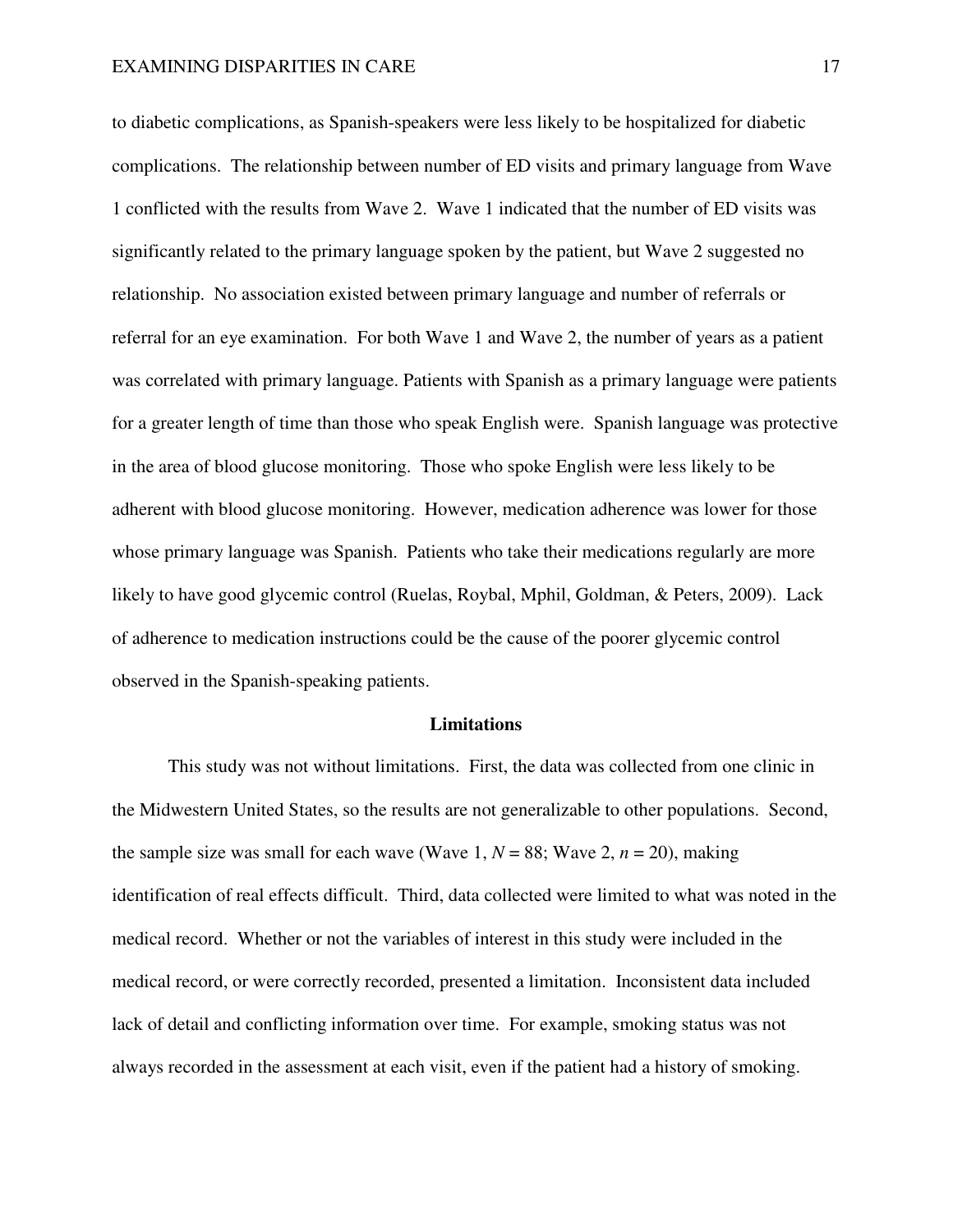Fourth, medical records were occasionally difficult to find, and these records were excluded from analysis. Since the clinic used a paper charting system, only one medical record was available per patient. Multiple employees needed access to the individual medical records, limiting availability. Additionally, access to full medical records of long-term patients was reduced. Some long-term patient medical records had multiple volumes, and only the most recent volume was located at the clinic. Due to these limitations, the results of this study should be viewed with caution.

#### **Implications**

 The conflicting findings in the two waves of data collection reflect conflicting findings in larger research studies. Further research is needed to fully determine the impact of primary language on diabetes care and outcomes. Qualitative studies should be completed to analyze the medication non-adherence in the Spanish-speaking population. As medication non-adherence can be related to poorer glycemic control, analyzing the reasons a Spanish-speaking patient may not be adherent can positively influence this particular health disparity in diabetic patients. Unfortunately, in this study, no information was noted in the medical record regarding why patients were not taking medications as prescribed. Cultural values should be researched to determine level of influence on health disparities observed between English- and Spanishspeaking patients.

 Although the poorer glycemic control observed among the Spanish-speaking population in this study could be due to medication non-adherence, other factors could also contribute. Further research should analyze diets of people who speak different languages to examine the impact of diet on glycemic control. Cultural norms and cultural values and how they relate to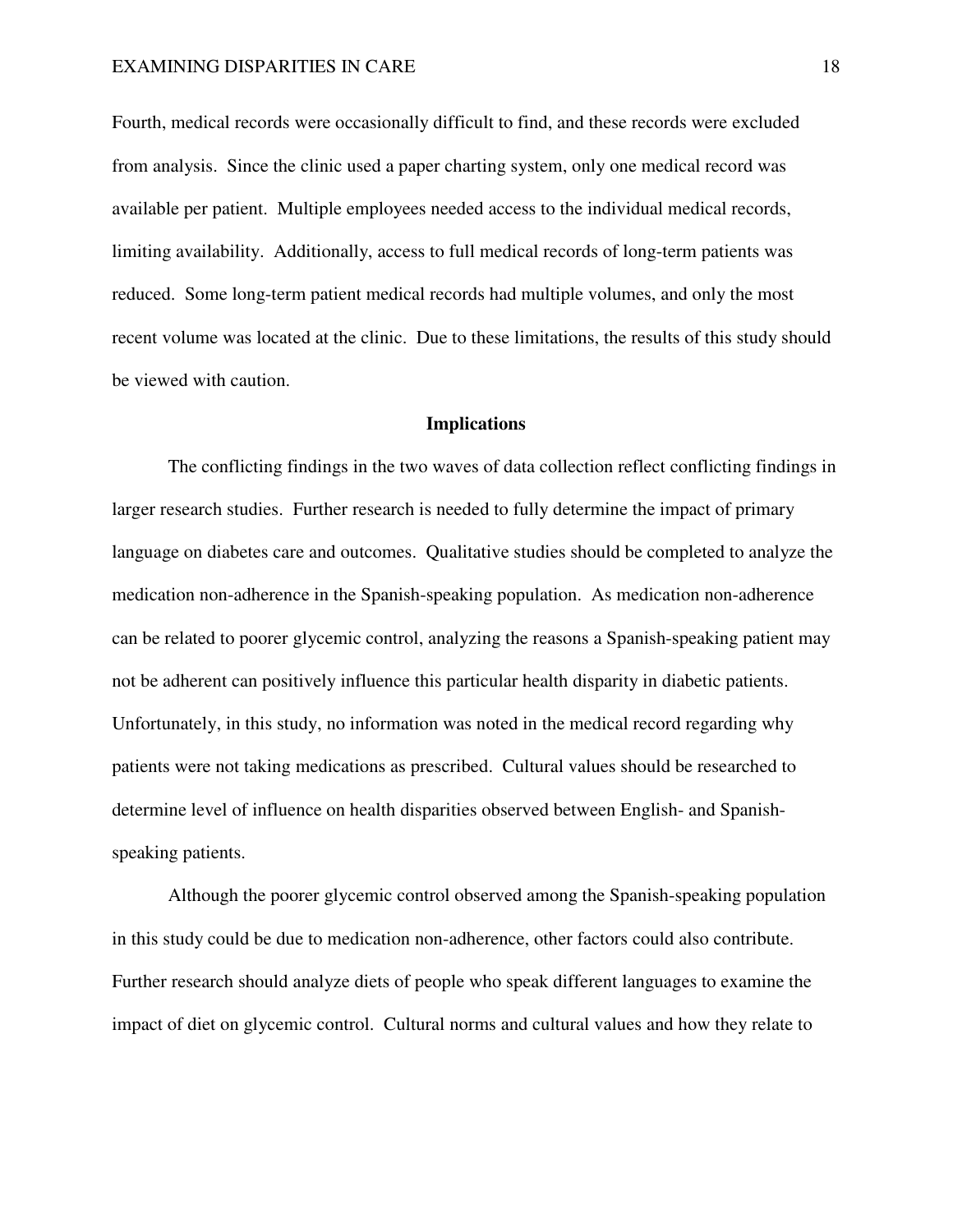diet should be researched to determine whether or not diet has an influence on diabetic health disparities.

 This study did not compare Spanish-speakers receiving care with and without a translator, but it should be noted that Spanish-speaking patients did not have ED visits or hospitalizations for diabetic complications. This occurred despite Spanish-speaking patients having poorer glycemic control. What is not known is if Spanish-speaking patients had the same symptoms but did not go to the ED due to possible undocumented status or cultural norms. Further research should address this question.

 The positive results found in this study may partially be due to the fact that the clinic provides in-person translation for the Latino population. Failure to address language barriers can hinder the elimination of health disparities (Ku & Flores, 2005). Nápoles, Santoyo-Olsson, Karliner, and O'Brien (2010) indicated that in-person translation by people who have received formal medical translation training is superior to untrained family, friends, or staff providing interpretation. Interpretation mediated by a professional has been shown to result in better physician-patient communication, higher patient satisfaction, and fewer adverse clinical consequences due to errors in interpretation (Flores et al., 2003; Hornberger, Itakura, & Wilson, 1997; Kuo & Fagan, 1999). The results found in this study concur with the results from these previous studies, indicating that in-person translation can aid in eliminating disparities related to language.

 Numerous disparities exist within the diabetic population, and more research is necessary in order to better understand these disparities. Further research should include qualitative data collection to determine reasoning behind medication non-adherence, ED visits or lack of ED visits, and hospitalizations or lack thereof. Additional research will aid in discovering the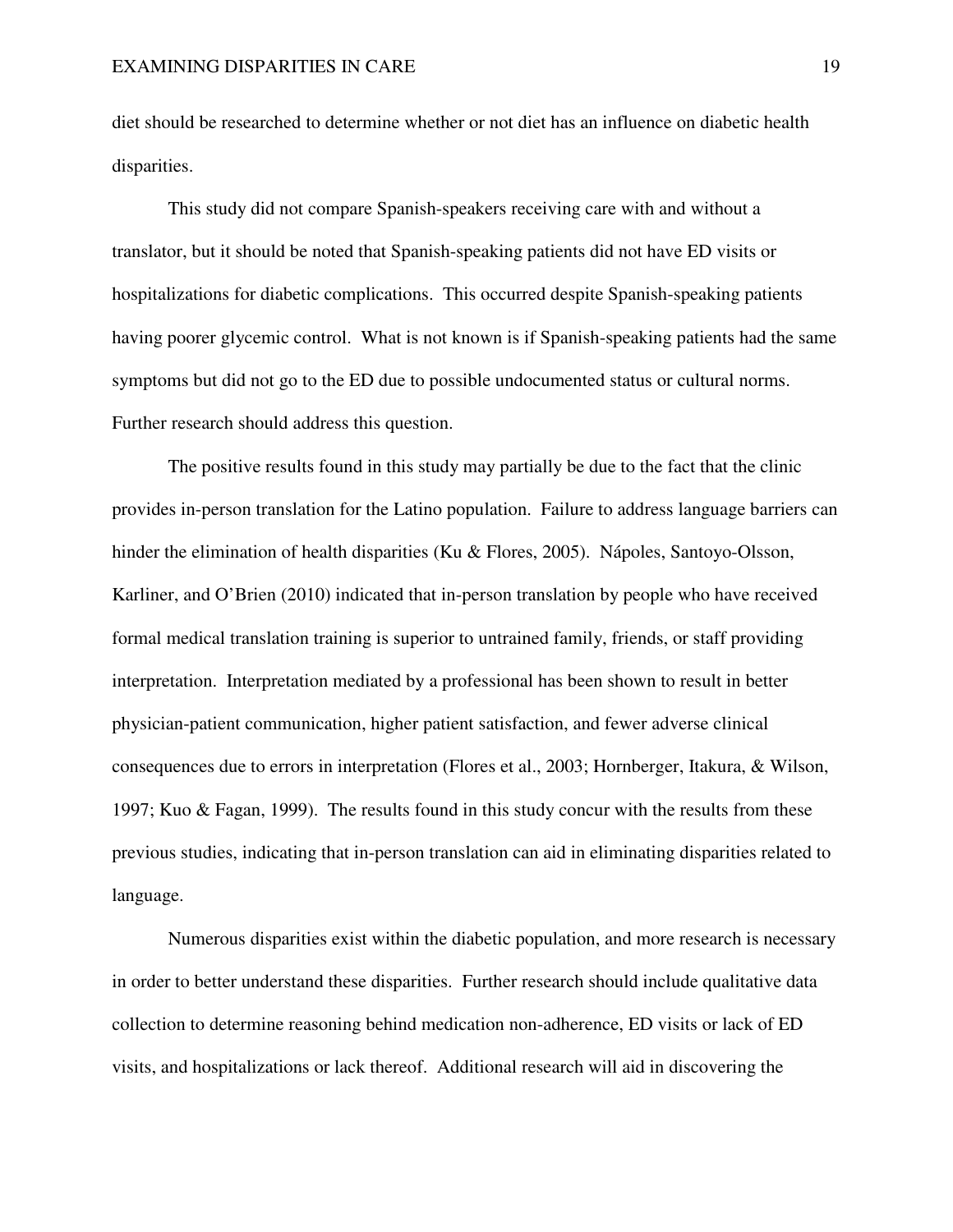reasoning behind health disparities in the diabetic population. Interventions can then be implemented to address these inconsistencies and have an impact on the disparities seen within this population.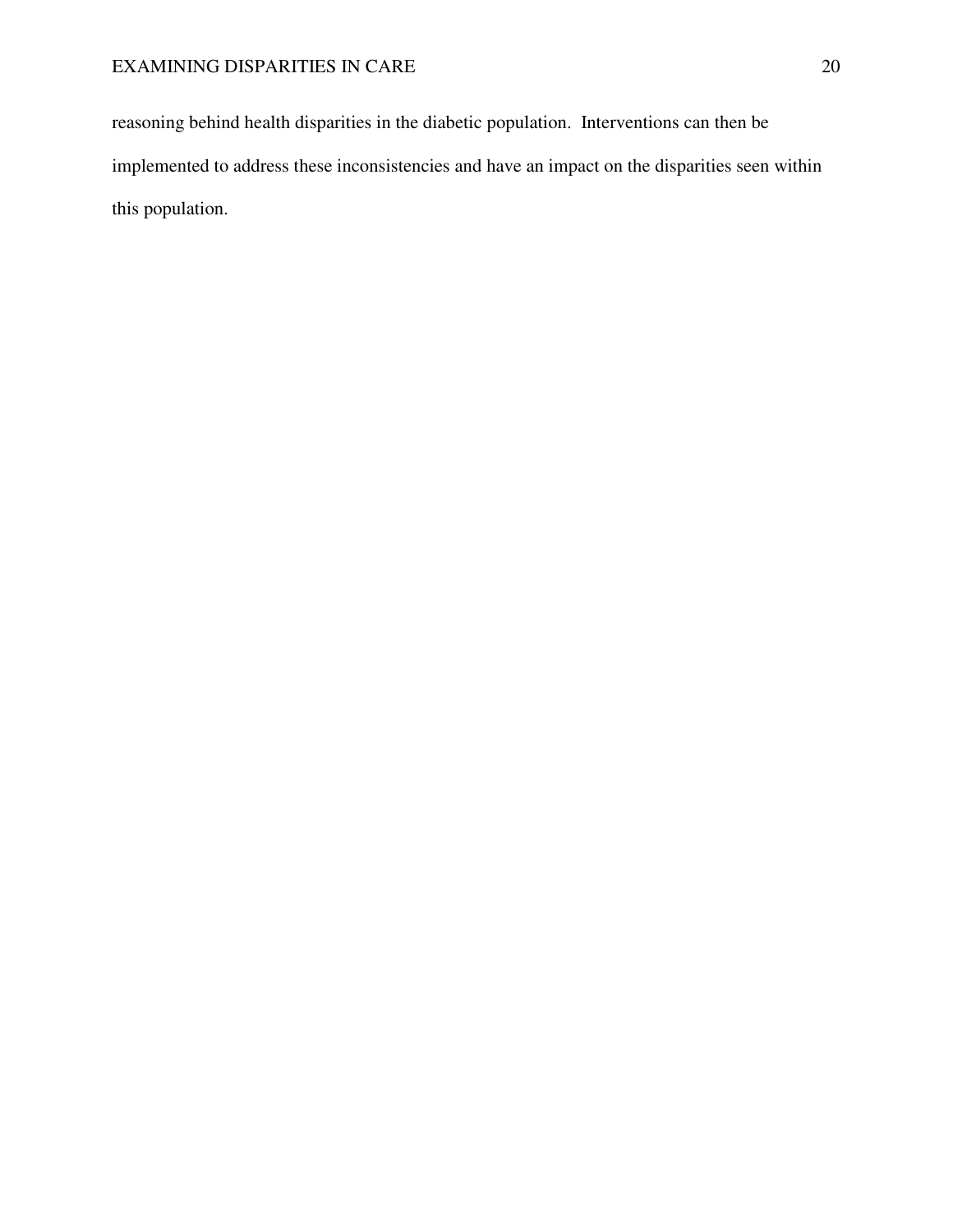#### References

- Agency for Healthcare Research and Quality. (2011). National healthcare quality report, 2011. Retrieved from http://www.ahrq.gov/research/findings/nhqrdr/nhqr11/nhqr11.pdf
- Brown, A. F., Gerzoff, R. B., Karter, A. J., Gregg, E., Safford, M., Waitzfelder, B., … Mangione, C. M. (2003). Health behaviors and quality of care among Latinos with diabetes in managed care. *American Journal of Public Health, 93*, 1694-1698. doi:10.2105/AJPH.93.10.1694
- Cavanaugh, K., Huizinga, M. M., Wallston, K. A., Gebretsadik, T., Shintani, A., Davis, D., … Rothman, R. L. (2008). Association of numeracy and diabetes control. *Annals of Internal Medicine, 148*, 737-746.
- Centers for Disease Control and Prevention. (2011). National diabetes fact sheet, 2011. Retrieved from http://www.cdc.gov/diabetes/pubs/pdf/ndfs\_2011.pdf
- Centers for Disease Control and Prevention. (2013). Number (in millions) of civilian, noninstitutionalized persons with diagnosed diabetes, United States, 1980–2011. Retrieved from http://www.cdc.gov/diabetes/statistics/prev/national/figpersons.htm
- Chan, K. S., Gaskin, D. J., Dinwiddie, G. Y., & McCleary, R. (2012). Do diabetic patients living in racially segregated neighborhoods experience different access and quality of care? *Medical Care, 50,* 692-699.
- Chaufan, C., Davis, M., & Constantino, S. (2011). The twin epidemics of poverty and diabetes: Understanding diabetes disparities in a low-income Latino and immigrant neighborhood. *Journal of Community Health, 36*, 1032-1043. doi:10.1007/s10900-011-9406-2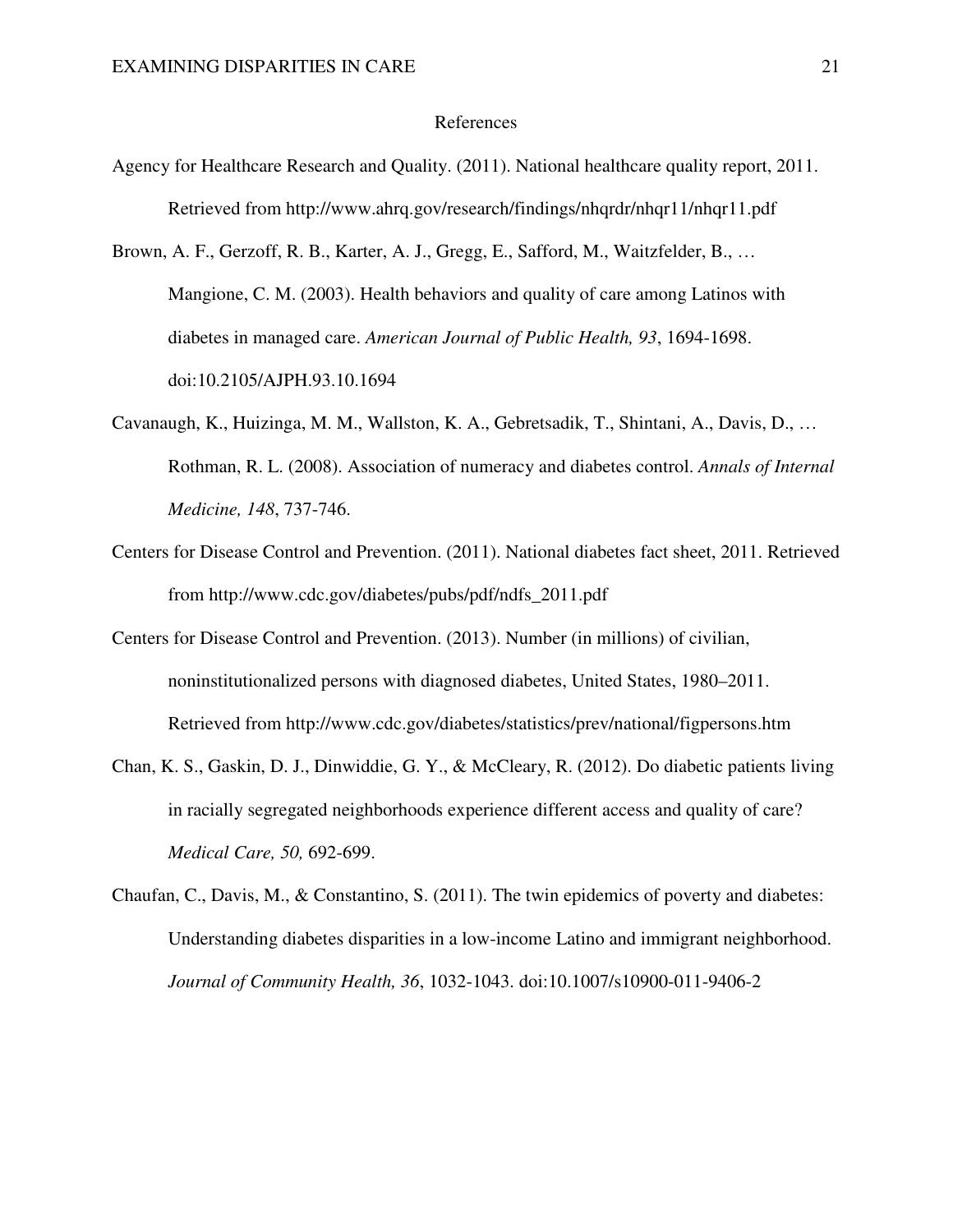- Chin, M. H., Zhang, J. X., & Merrell, K. (1998). Diabetes in the African-American Medicare population: Morbidity, quality of care, and resource utilization. *Diabetes Care, 21*, 1090- 1095.
- Dawson, L. J. (2010). Diabetes mellitus. In L. C. Copstead & J. L. Banasik (Eds.), *Pathophysiology* (4<sup>th</sup> ed., pp.942-968). St. Louis, MO: Saunders Elsevier.
- Dinca-Panaitescu, S., Dinca-Panaitescu, M., Bryant, T., Daiski, I., Pilkington, B., & Raphael, D. (2011). Diabetes prevalence and income: Results of the Canadian community health survey. *Health Policy, 99*, 116-123. doi:10.1016/j.healthpol.2010.07.018
- Equal Employment Opportunity Program. (2004). Guidance to federal financial assistance recipients regarding title VI, Prohibition against national origin discrimination affecting limited English proficient persons. *Federal Register, 69*, 1763-1768. Retrieved from http://www.archives.gov/eeo/laws/title-vi.html
- Flores, G., Laws, M. B., Mayo, S. J., Zuckerman, B., Abreu, M., Medina, L., & Hardt, E. J. (2003). Errors in medical interpretation and their potential clinical consequences in pediatric encounters. *Pediatrics, 111*, 6-14.
- Hornberger, J., Itakura, H., & Wilson, S. R. (1997). Bridging language and cultural barriers between physicians and patients. *Public Health Reports, 112*, 410-417.
- Institute of Medicine. (2004). Report brief: Health literacy: A prescription to end confusion. Retrieved from http://www.iom.edu/~/media/Files/Report%20Files/2004/Health-Literacy-A-Prescription-to-End-Confusion/healthliteracyfinal.pdf
- Jack Jr., L., Jack, N. H., & Hayes, S. C. (2012). Social determinants of health in minority populations: A call for multidisciplinary approaches to eliminate diabetes-related health disparities. *Diabetes Spectrum, 25*, 9-13. doi:10.2337/diaspect.25.1.9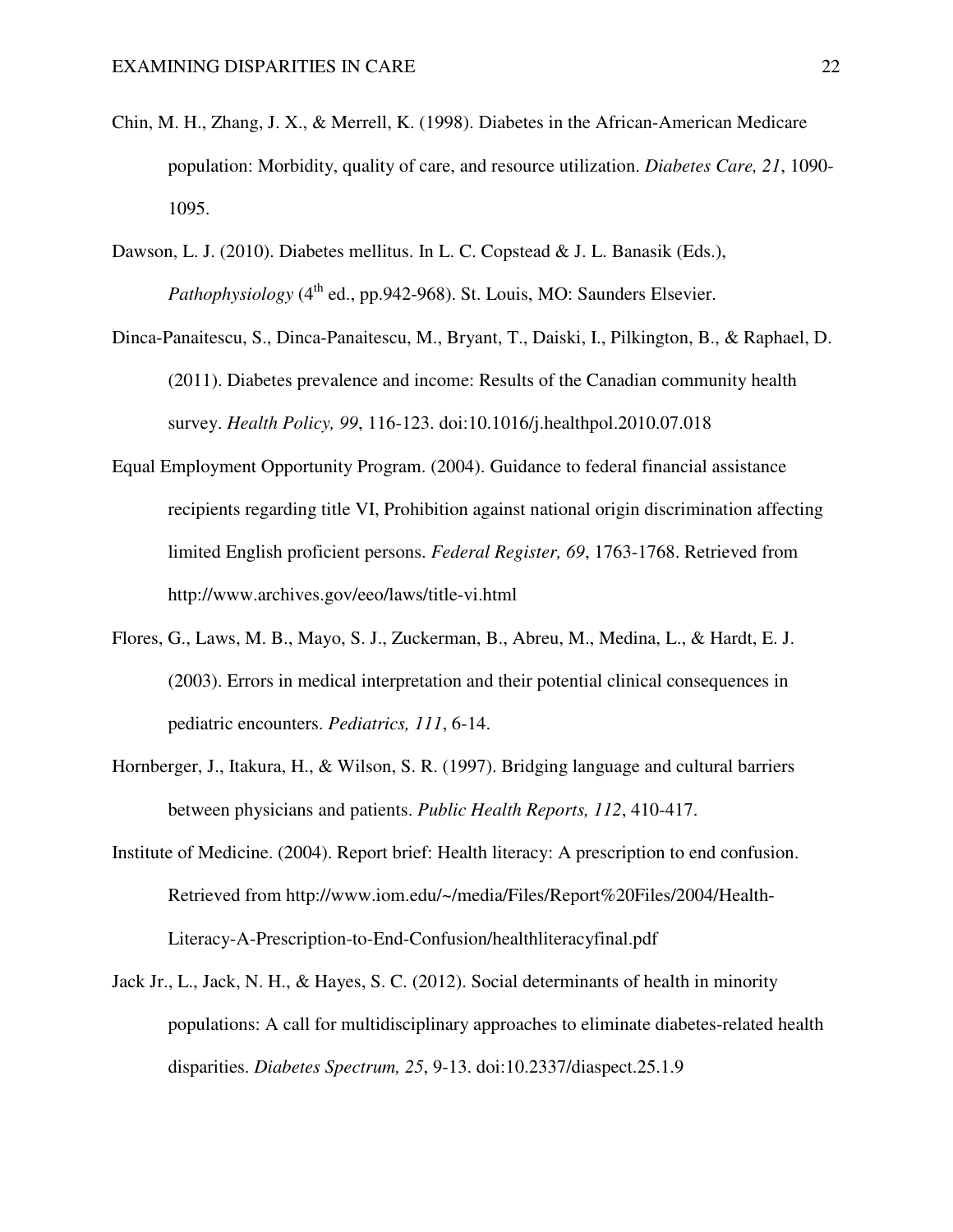- Kaiser Family Foundation. (2002). *National survey of physicians part I: Doctors on disparities in medical care.* Menlo Park, CA: Henry J. Kaiser Family Foundation.
- Ku, L. & Flores, G. (2005). Pay now or pay later: Providing interpreter services in health care. *Health Affairs, 24*, 435-444.
- Kuo, D. & Fagan, M. J. (1999). Satisfaction with methods of Spanish interpretation in an ambulatory care clinic. *Journal of General Internal Medicine, 14*, 547-550.
- Massing, M. W., Foley, K. A., Carter-Edwards, L., Sueta, C. A., Alexander, C. M., & Simpson, Jr., R. J. (2004). Disparities in lipid management for African Americans and Caucasians with coronary artery disease: A national cross-sectional study. *BMC Cardiovascular Disorders, 4*:15. doi:10.1186/1471-2261-4-15
- Nápoles, A. M., Santoyo-Olsson, J., Karliner, L. S., & O'Brien, H. (2010). Clinician ratings of interpreter mediated visits in underserved primary care settings with ad hoc, in-person professional, and video conferencing modes. *Journal of Health Care for the Poor and Underserved, 21*, 301-317. doi:10.1353/hpu.0.0269
- O'Sullivan, S. (2002). Diabetes and child obesity. *World of Irish Nursing, 10*(6), 35-36.
- Pagana, K. D. & Pagana, T. J. (2010). *Mosby's manual of diagnostic and laboratory tests.* (4<sup>th</sup> ed.). St. Louis, MO: Elsevier Mosby.
- Peek, M. E., Cargill, A., & Huang, E. S. (2007). Diabetes health disparities: A systematic review of health care interventions. *Medical Care Research and Review, 64*(Suppl. 5), 101S-156S.
- Rothman, R. L., Housam, R., Weiss, H., Davis, D., Gregory, R., Gebretsadik, T., … Elasy, T. A. (2006). Patient understanding of food labels: The role of literacy and numeracy.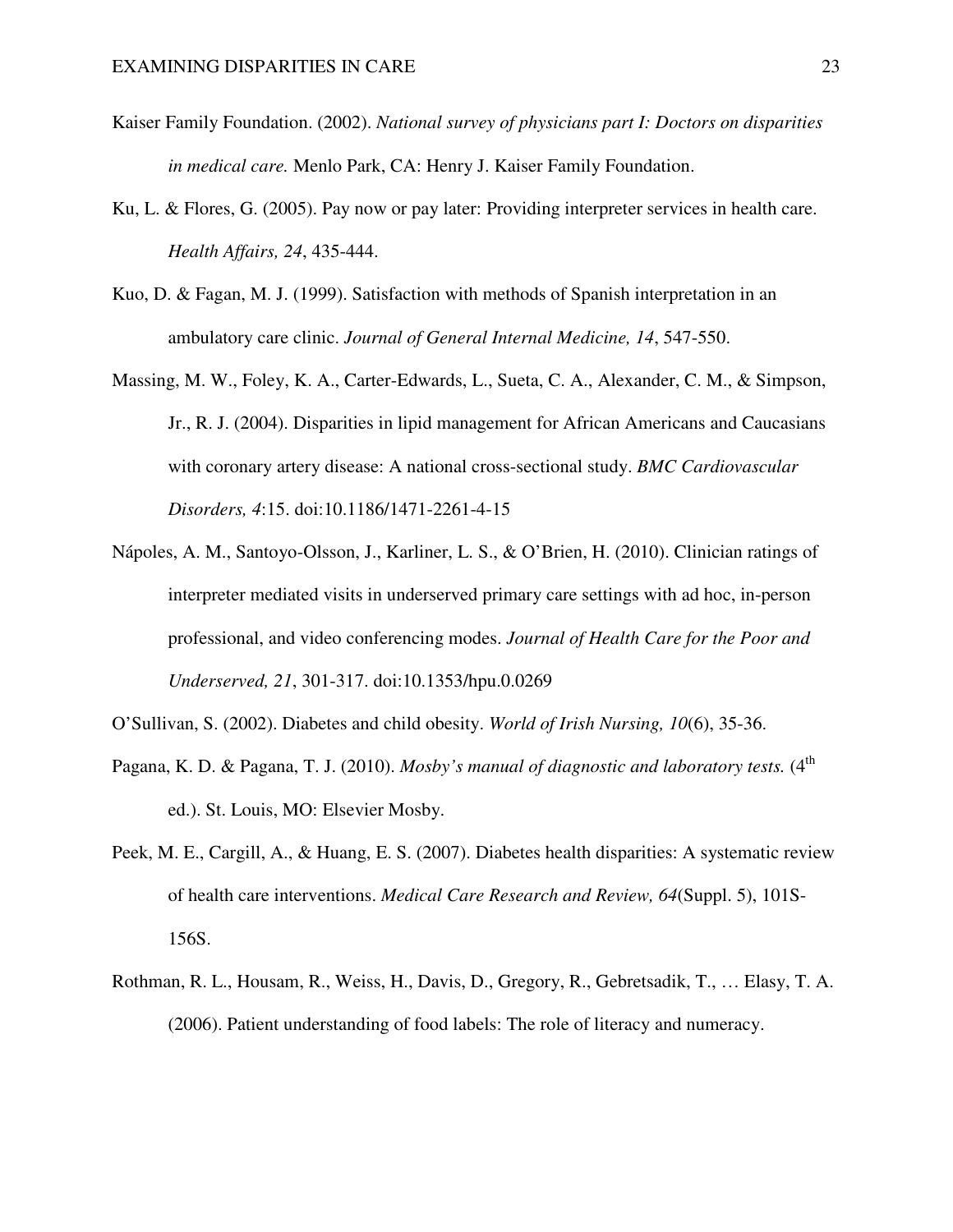*American Journal of Preventive Medicine, 31*, 391-398.

doi:10.1016/j.amepre.2006.07.025

- Ruelas, V., Roybal, G. M., Mphil, Y. L., Goldman, D., & Peters, A. (2009). Clinical and behavioral correlates of achieving and maintaining glycemic targets in an underserved population with type 2 diabetes. *Diabetes Care, 32*, 54-56. doi:10.2337/dc08-1234
- Saydah, S. & Lochner, K. (2010). Socioeconomic status and risk of diabetes-related mortality in the U.S. *Public Health Reports, 125*, 377-388.
- Schillinger, D., Grumbach, K., Piette, J., Wang, F., Osmond, D., Daher, C., … Bindman, A. (2002). Association of health literacy with diabetes outcomes. *Journal of the American Medical Association, 288*, 475-482.
- Schulman, K. A., Berlin, J. A., Harless, W., Kerner, J. F., Sistrunk, S., Gersh, B. J., … Escarce, J. J. (1999). The effect of race and sex on physician's recommendations for cardiac catheterization. *The New England Journal of Medicine, 340*, 618-626.
- Seong, J. G., Brush, B. L., & Padilla, B. I. (2010). Bridging the language gap in primary care. *The American Journal for Nurse Practitioners, 14*(6), 23-34.
- Sequist, T. D., Ayanian, J. Z., Marshall, R., Fitzmaurice, G. M., & Safran, D. G. (2008). Primary-care clinician perceptions of racial disparities in diabetes care. *Journal of General Internal Medicine, 23*, 678-684. doi:10.1007/s11606-008-0510-7
- Shaw, M., Dorling, D., & Smith, G. D. (2006). Poverty, social exclusion, and minorities. In M. Marmot & R. G. Wilkinson (Eds.), *Social determinants of health* (2<sup>nd</sup> ed., pp. 196-223). New York, NY: Oxford University Press.
- Spencer, M. S., Kieffer, E. C., Sinco, B. R., Palmisano, G., Guzman, J. R., James, S. A., … Heisler, M. (2006). Diabetes-specific emotional distress among African Americans and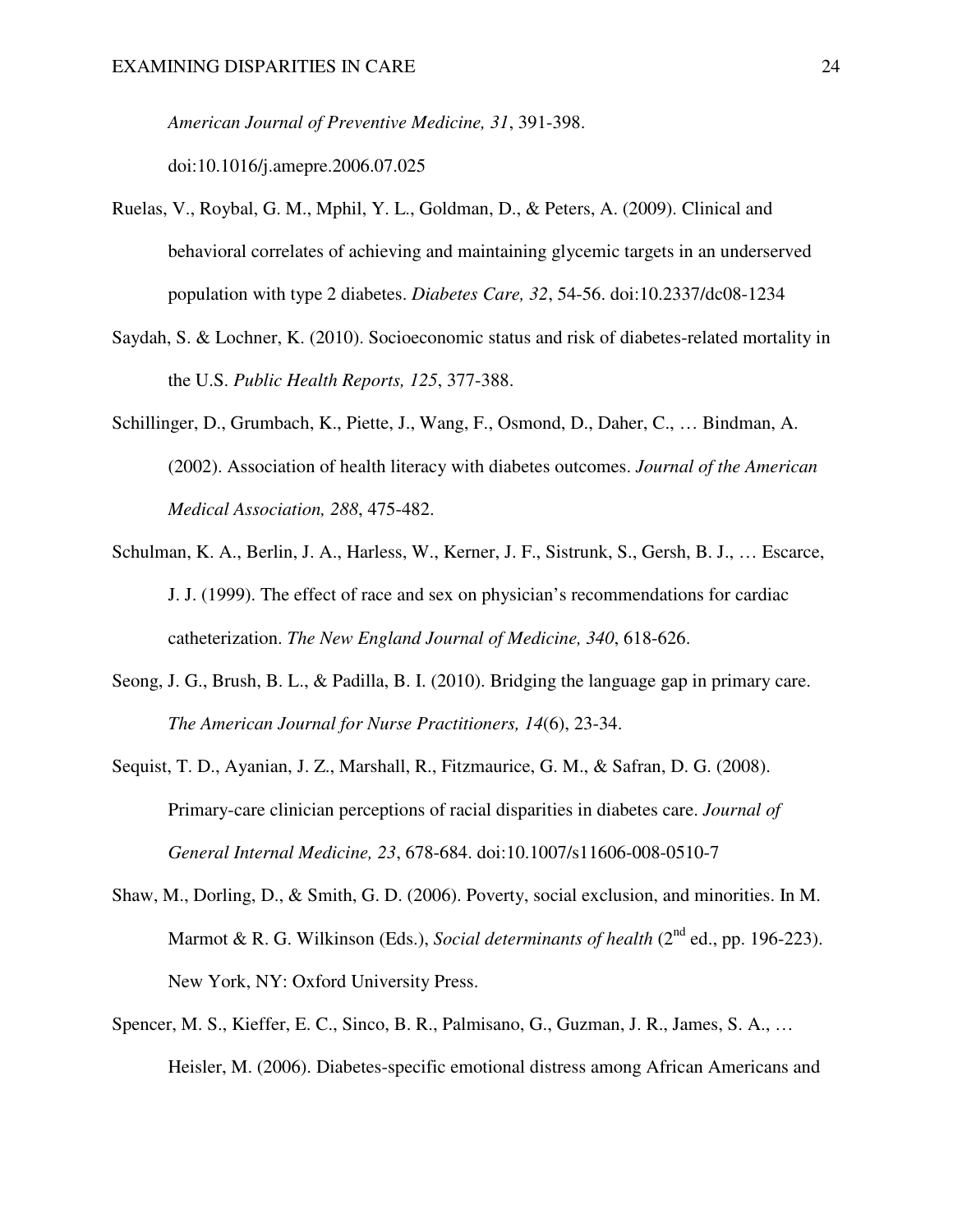Hispanics with type 2 diabetes. *Journal of Health Care for the Poor and Underserved, 17*, 88-105. doi:10.1353/hpu.2006.0082

- The Sullivan Commission. (2004). Missing persons: Minorities in the health professions: A report of The Sullivan Commission on diversity in the healthcare workforce. Retrieved from http://www.aacn.nche.edu/media-relations/SullivanReport.pdf
- Tocher, T. M., & Larson, E. (1998). Quality of diabetes care for non-English-speaking patients: A comparative study. *Western Journal of Medicine, 168,* 504-511.
- Trivedi, A. N., Zaslavsky, A. M., Schneider, E. C., & Ayanian, J. Z. (2005). Trends in the quality of care and racial disparities in Medicare managed care. *The New England Journal of Medicine, 353*, 692-700.
- U.S. Department of Health and Human Services. (2012). Guidance regarding methods for deidentification of protected health information in accordance with the health insurance portability and accountability act (HIPAA) privacy rule. Retrieved from http://www.hhs.gov/ocr/privacy/hipaa/understanding/coveredentities/Deidentification/hhs\_deid\_guidance.pdf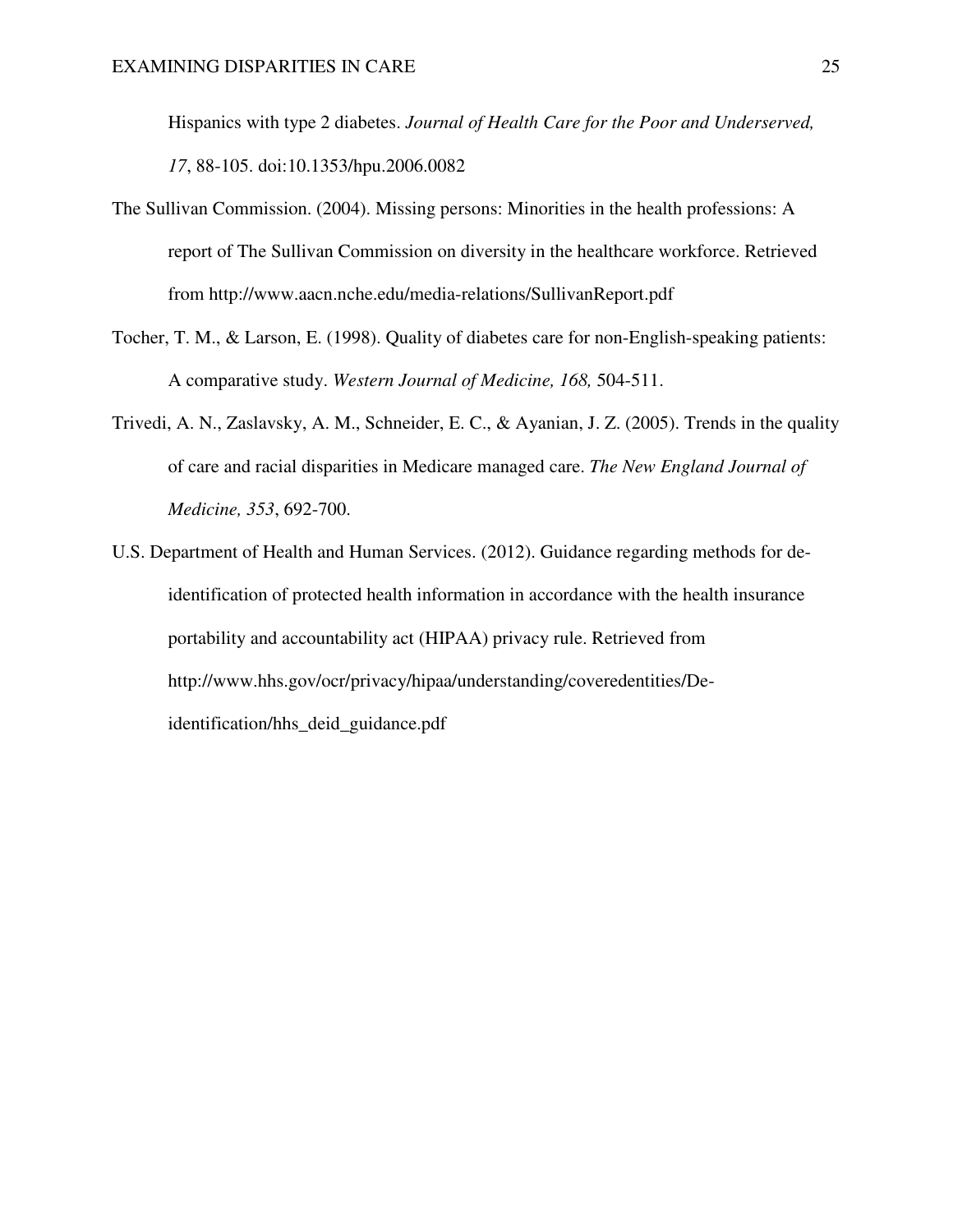| рат плетения кесонией типе раничия                   |                                                                                              |                           |                                                                    |
|------------------------------------------------------|----------------------------------------------------------------------------------------------|---------------------------|--------------------------------------------------------------------|
| <b>Item</b>                                          | Wave 1                                                                                       | Wave 2                    | De-identification<br><b>Method</b>                                 |
| <b>Sex</b>                                           | X                                                                                            | X                         |                                                                    |
| Birth year                                           | X                                                                                            | $\overline{\text{X}}$     | If $>89$ , indicated as 1922<br>or before*                         |
| Ethnicity                                            | X                                                                                            | X                         |                                                                    |
| Primary language                                     | X                                                                                            | X                         |                                                                    |
| Primary diagnosis                                    | $\overline{X}$                                                                               | $\overline{\text{X}}$     |                                                                    |
| <b>Additional diagnoses</b>                          |                                                                                              | $\overline{\text{X}}$     |                                                                    |
| Date of first visit to health<br>clinic              | X                                                                                            | $\overline{X}$            | Coded to '0'                                                       |
| Dates of visits to health<br>clinic                  |                                                                                              | $\overline{\text{X}}$     | Coded for number of<br>days following date of<br>first visit       |
| Nature of each visit to<br>health clinic             |                                                                                              | $\boldsymbol{\mathrm{X}}$ | Routine follow-up, new<br>client, new problem, etc.                |
| Dates of visits to hospital<br>emergency rooms       | X                                                                                            | X                         | Coded for number of<br>days after date of first<br>visit to clinic |
| Reason for each visit to<br>hospital emergency rooms | X (specific reason not<br>recorded; only noted<br>if directly related to<br>diabetes or not) | $\mathbf{X}$              |                                                                    |
| Dates of hospitalizations                            | X                                                                                            | $\boldsymbol{\mathrm{X}}$ | Coded for number of<br>days after date of first<br>visit to clinic |
| Length of hospitalizations                           |                                                                                              | $\boldsymbol{\mathrm{X}}$ |                                                                    |
| Reasons for each<br>hospitalization                  | X (specific reason not<br>recorded; only noted<br>if directly related to<br>diabetes or not) | X                         |                                                                    |

Table 1

*Data Elements Recorded in the Database*

\*None of the medical records reviewed included anyone older than 89 years, as the clinic only sees uninsured patients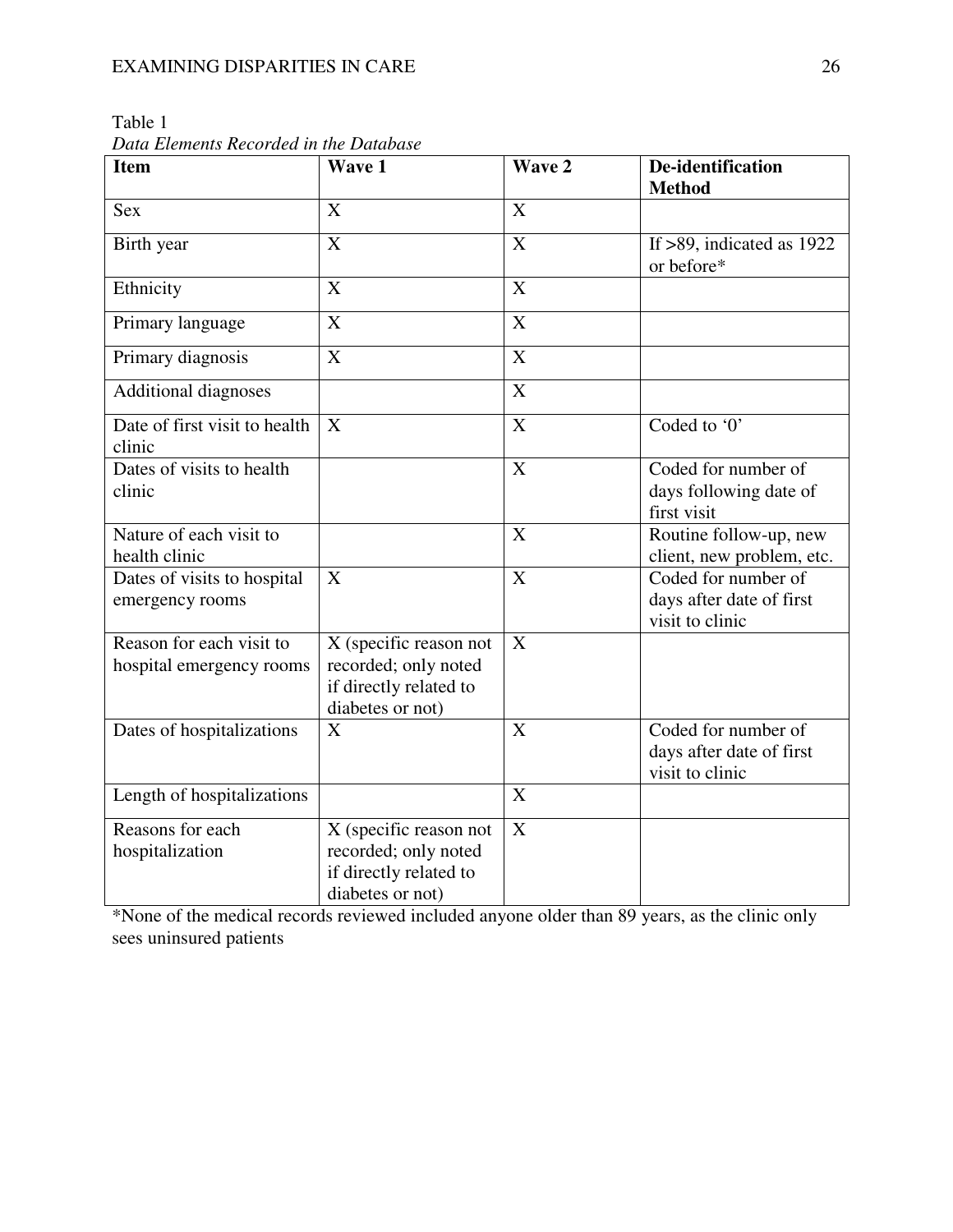Table 2

*Sample Description: Sex* 

| <b>Sex</b> | Wave 1    | Wave 1  | Wave 2    | Wave 2  |
|------------|-----------|---------|-----------|---------|
|            | Frequency | Percent | Frequency | Percent |
| Female     | 48        | 54.5%   |           | $0.0\%$ |
| Male       | 40        | 45.5%   | 20        | 100.0%  |
| Total      | 88        | 100.0%  | 20        | 100.0%  |

Table 3

*Sample Description: Age* 

| Age Range | Wave 1    | Wave 1  | Wave 2         | Wave 2  |
|-----------|-----------|---------|----------------|---------|
| (years)   | Frequency | Percent | Frequency      | Percent |
| $<$ 35    |           | 8.0%    | 2              | 10.0%   |
| 35-39     | 7         | 8.0%    | $\overline{2}$ | 10.0%   |
| $40 - 44$ | 8         | 9.2%    | 5              | 25.0%   |
| 45-49     | 21        | 24.1%   | 1              | 5.0%    |
| 50-54     | 14        | 16.1%   | $\overline{7}$ | 35.0%   |
| 55-59     | 12        | 13.8%   | 1              | 5.0%    |
| 60-64     | 13        | 15.0%   | $\overline{2}$ | 10.0%   |
| >64       | 5         | 5.7%    | $\Omega$       | $0.0\%$ |
| Total     | $87*$     | 99.9%   | 20             | 100.0%  |

\*Age not recorded for 1 patient

# Table 4

*Sample Description: Race/Ethnicity*

| Race/Ethnicity   | Wave 1    | Wave 1  | Wave 2        | Wave 2  |
|------------------|-----------|---------|---------------|---------|
|                  | Frequency | Percent | Frequency     | Percent |
| African American | 13        | 16.3%   | $\mathcal{O}$ | $0.0\%$ |
| Latino/Latina    | 35        | 43.8%   | 10            | 50.0%   |
| Caucasian        | 31        | 38.8%   | 10            | 50.0%   |
| Turkish          |           | 1.3%    | 0             | 0.0%    |
| Total            | $80*$     | 100.2%  | 20            | 100.0%  |

\*Race/Ethnicity not recorded for 8 patients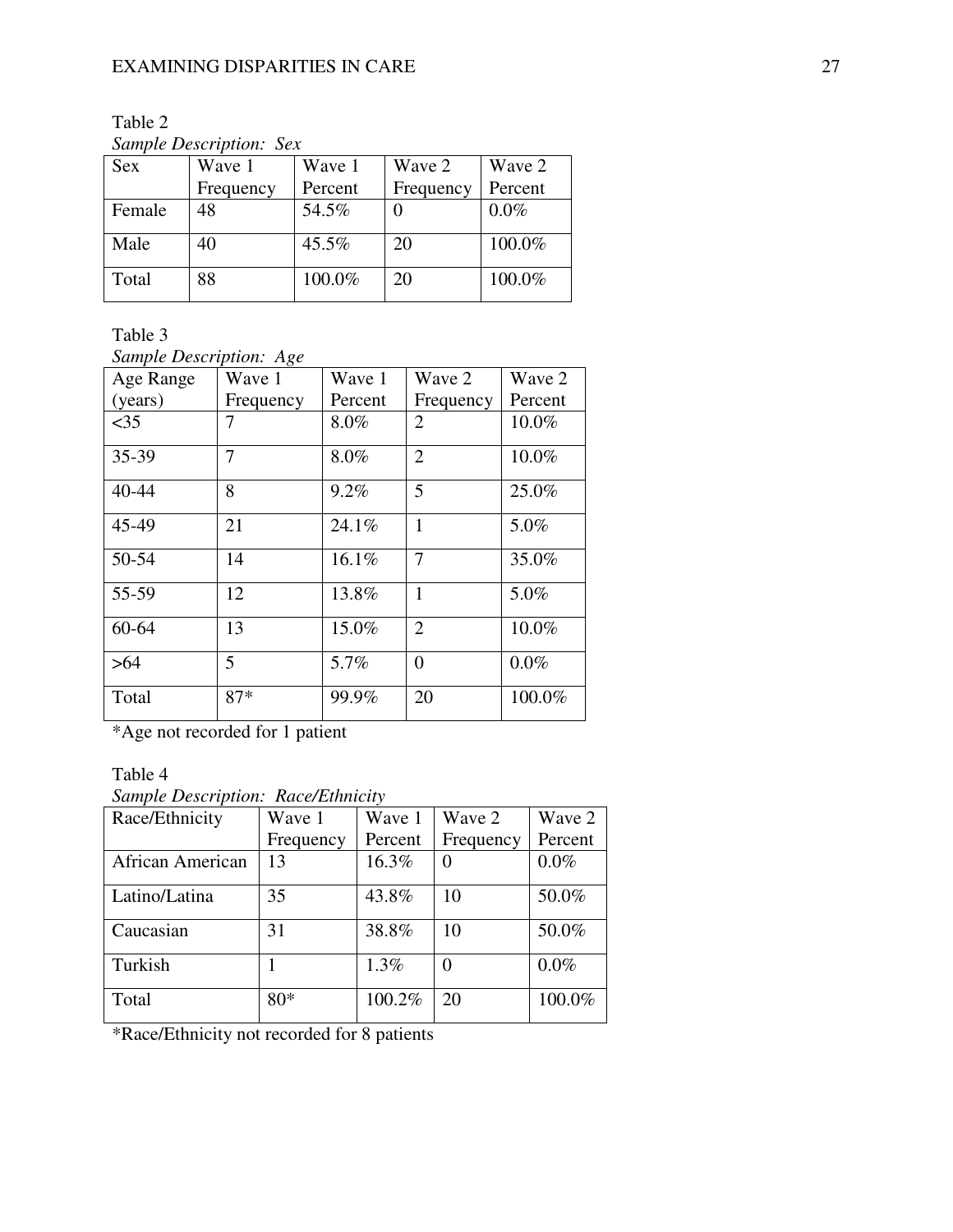# EXAMINING DISPARITIES IN CARE 28

| Number of Visits | Wave 1    | Wave 1  | Wave 2                      | Wave 2  |
|------------------|-----------|---------|-----------------------------|---------|
|                  | Frequency | Percent | Frequency                   | Percent |
| $1.0 - 3.0$      | 9         | 10.2    | 6                           | 30      |
| $3.1 - 6.0$      | 46        | 52.3    | 8                           | 40      |
| $6.1 - 9.0$      | 23        | 26.1    |                             | 5       |
| $9.1 - 12.0$     | 5         | 5.7     | $\mathcal{D}_{\mathcal{L}}$ | 10      |
| More than 12.0   | 5         | 5.7     | 3                           | 15      |
| Total            | 88        | 100.0%  | 20                          | 100.0%  |

Table 5 *Sample Description: # of Clinic Visits per Year* 

Table 6

*Sample Description: # of Emergency Department Visits*

| Number of Visits | Wave 1    | Wave 1  | Wave 1    | Wave 1  |
|------------------|-----------|---------|-----------|---------|
|                  | Frequency | Percent | Frequency | Percent |
|                  | 32        | 37.2%   | 8         | 40.0%   |
|                  | 25        | 29.1%   | 8         | 40.0%   |
| $\overline{2}$   | 11        | 12.8%   | 3         | 15.0%   |
| 3                | 3         | $3.4\%$ | $\Omega$  | $0.0\%$ |
| >3               | 15        | 17.4%   |           | 5.0%    |
| Total            | 86*       | 99.9%   | 20        | 100.0%  |

\*Emergency Department Visits not recorded for 2 patients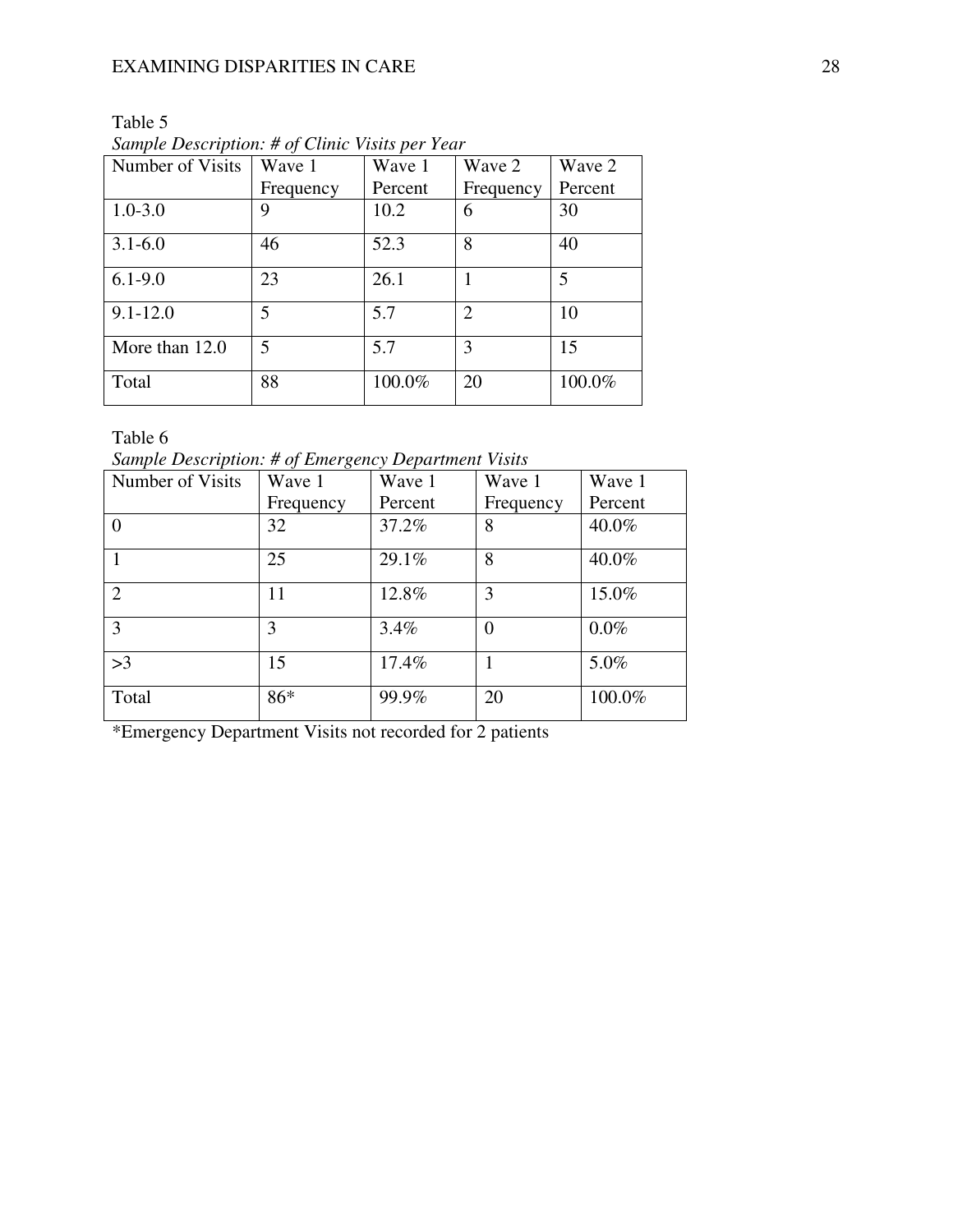| Number of        | Wave 1    | Wave 1  | Wave 2    | Wave 2  |
|------------------|-----------|---------|-----------|---------|
| Hospitalizations | Frequency | Percent | Frequency | Percent |
|                  | 61        | 71.0%   | 16        | 80.0%   |
|                  | 16        | 18.7%   | 4         | 20.0%   |
| $\overline{2}$   | 5         | 5.9%    | 0         | $0.0\%$ |
| >2               | 4         | 4.7%    | 0         | $0.0\%$ |
| Total            | 86*       | 100.3%  | 20        | 100.0%  |

*Sample Description: # of Hospitalizations*

\*Hospitalizations not recorded for 2 patients

Table 8

Table 7

*Sample Description: Hemoglobin A1c Levels*

| Hemoglobin  | Wave 1    | Wave 1  | Wave 2    | Wave 2  |
|-------------|-----------|---------|-----------|---------|
| $A_{1c}$ %  | Frequency | Percent | Frequency | Percent |
| Category    |           |         |           |         |
| $\leq 7.0$  | 33        | 37.5%   |           | 35.0%   |
| $7.1 - 9.0$ | 28        | 31.9%   | 8         | 40.0%   |
| >9.1        | 27        | 30.7%   | 5         | 25.0%   |
| Total       | 88        | 100.1%  | 20        | 100.0%  |

Table 9

*Glycemic Control and Primary Language, Wave 2 (n=20)*

| Hemoglobin $A_{1c}$ % | <b>Primary Language</b> |         |              |
|-----------------------|-------------------------|---------|--------------|
| Category              | Spanish                 | English | <b>Total</b> |
| $\leq 7.0$            |                         |         |              |
| $7.1 - 9.0$           |                         |         |              |
| $\geq 9.1$            |                         |         |              |
| Total                 |                         |         |              |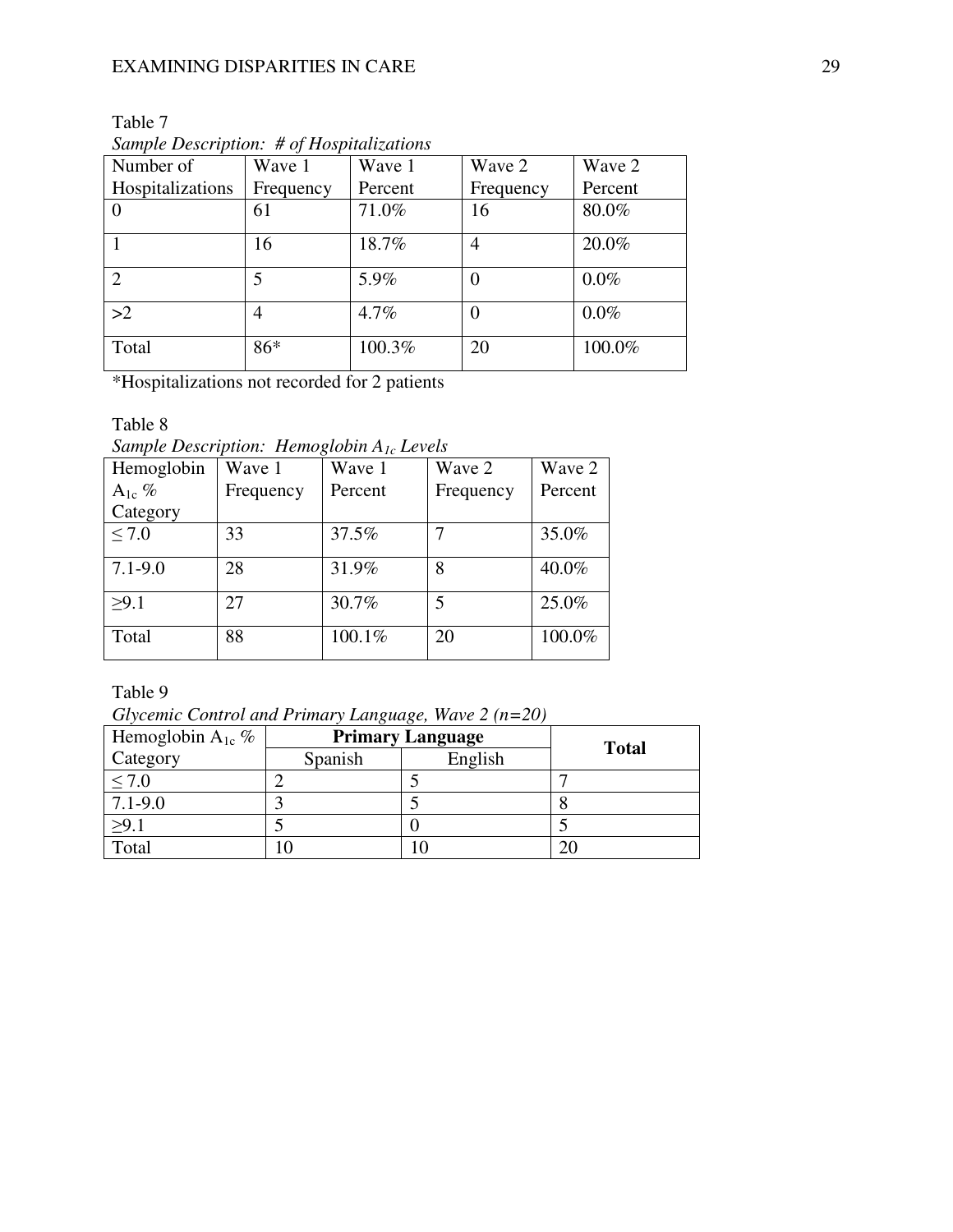# Table 10

*Summary of Statistical Test Results Comparing English- and Spanish-Speaking Patients*

| Result                                               | Wave Analyzed (N)   | <b>Statistical Test</b> | Test Results* |
|------------------------------------------------------|---------------------|-------------------------|---------------|
| Spanish speakers more likely to                      | Wave 1 ( $N = 88$ ) | McNemar                 | p < .001      |
| have hemoglobin $A_{1c}$ percent >9                  |                     |                         |               |
| mg/dl                                                |                     |                         |               |
| Spanish speakers less likely to                      | Wave 2 $(n = 20)$   | Mann-Whitney $U$        | $p=.008$      |
| have hemoglobin $A_{1c}$ percent <7                  |                     |                         |               |
| mg/dl                                                |                     |                         |               |
| Spanish speakers mean                                | Wave 2 $(n = 20)$   | Mann-Whitney $U$        | $p = .008$    |
| hemoglobin A <sub>1c</sub> percent higher            |                     |                         |               |
| No association between primary                       | Wave 1 ( $N = 86$ ) | McNemar                 | $p = .109$    |
| language and hospitalized at                         |                     |                         |               |
| least once                                           | Wave 1 ( $N = 86$ ) | McNemar                 |               |
| English speakers more likely to                      |                     |                         | p < .001      |
| have been hospitalized at least<br>once for diabetes |                     |                         |               |
| English speakers more likely to                      | Wave 1 ( $N = 86$ ) | McNemar                 | $p = .008$    |
| have visited the ED at least once                    |                     |                         |               |
| English speakers more likely to                      | Wave 1 ( $N = 86$ ) | McNemar                 | p < .001      |
| have visited the ED at least once                    |                     |                         |               |
| for diabetes                                         |                     |                         |               |
| No association between primary                       | Wave 2 $(n = 20)$   | Mann-Whitney $U$        | $p = .598$    |
| language and number of ED                            |                     |                         |               |
| visits                                               |                     |                         |               |
| English speakers had $\approx$ two more              | Wave 1 ( $N = 88$ ) | Mann-Whitney $U$        | $p = .004$    |
| clinic visits per year                               |                     |                         |               |
| Spanish speakers had been                            | Wave 1 ( $N = 88$ ) | Mann-Whitney $U$        | $p = .021$    |
| patients at the clinic $\approx$ two years           |                     |                         |               |
| longer than English speakers                         |                     |                         |               |
| No association between primary                       | Wave 1 $(N = 78)$   | McNemar                 | $p = .360$    |
| language and whether or not                          |                     |                         |               |
| referred for eye examination                         |                     |                         |               |
| No association between primary                       | Wave 1 ( $N = 88$ ) | Mann-Whitney $U$        | $p = .199$    |
| language and "no-show"                               |                     |                         |               |
| English speakers less adherent                       | Wave 2 $(n = 20)$   | Narrative               | N/A           |
| with blood glucose monitoring                        |                     | assessment              |               |
| Spanish speakers less adherent                       | Wave 2 $(n = 20)$   | Narrative               | N/A           |
| with medication instructions                         |                     | assessment              |               |

\*Level of significance  $p < .05$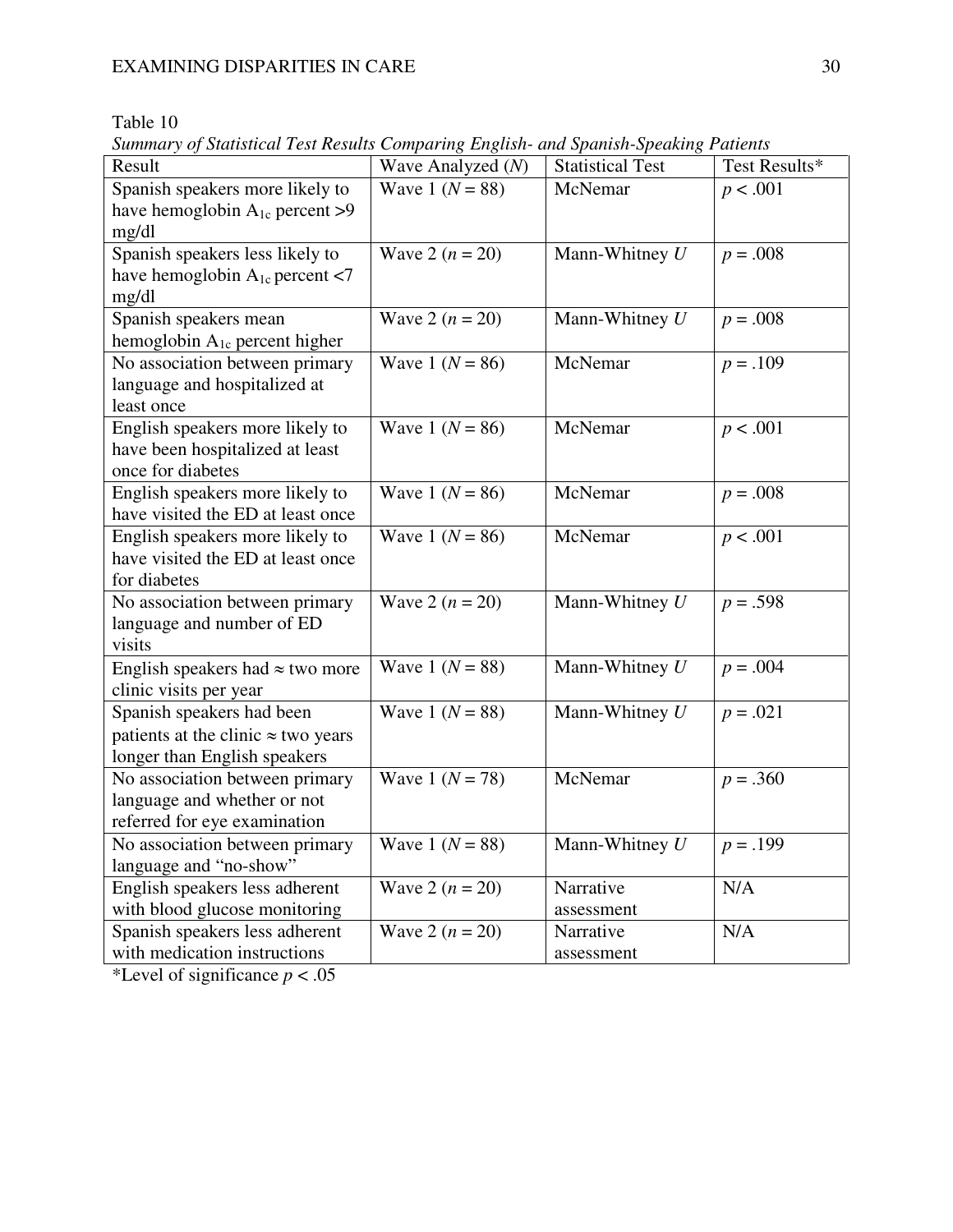### EXAMINING DISPARITIES IN CARE 31

# Figure 1 *Mann-Whitney* U *Test: Primary Language and Last Hemoglobin A1c, Wave 2*



primary language

Figure 2 *Mann-Whitney* U *Test: Primary Language and Patient Years at the Clinic, Wave 1* 



primary language